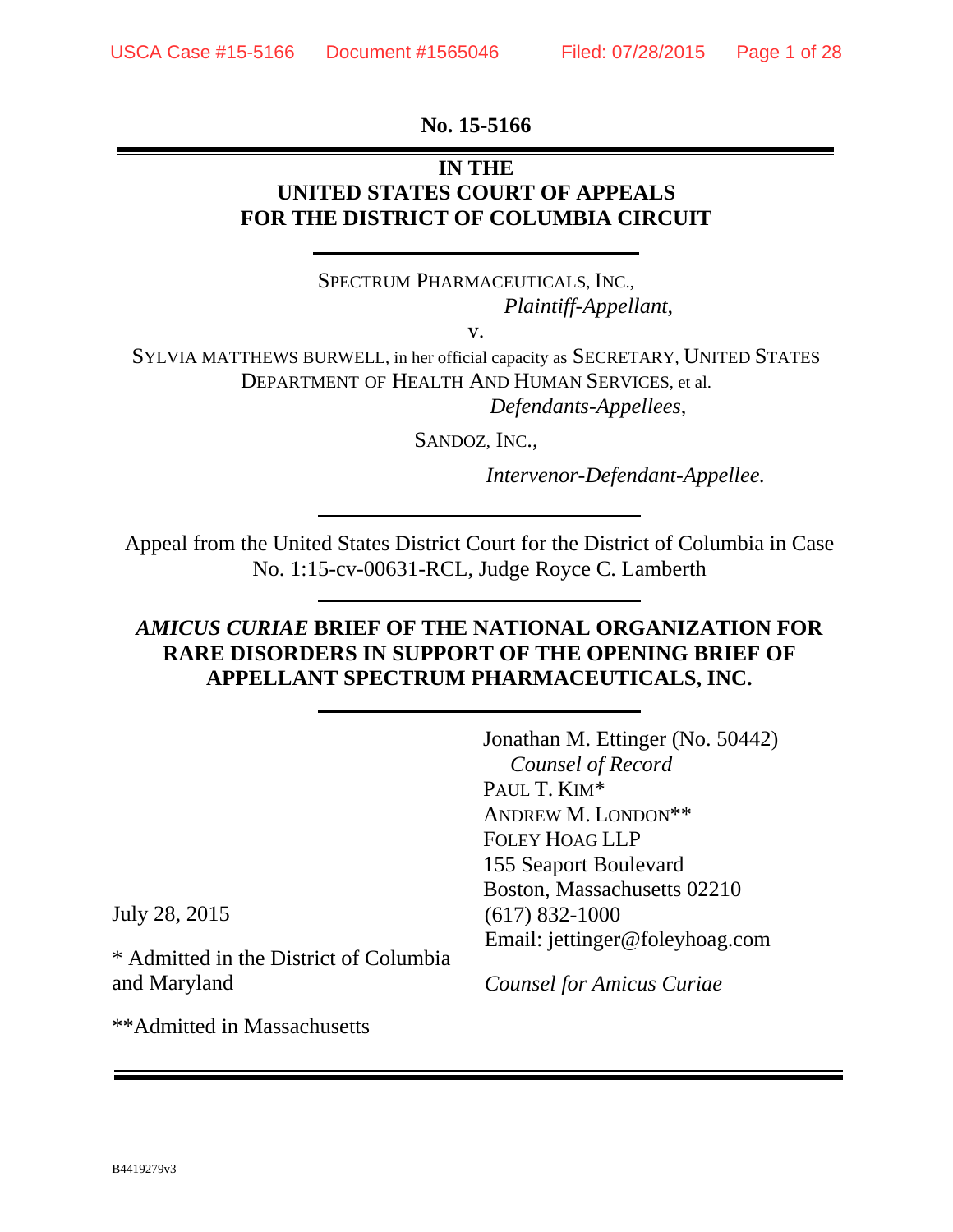### CERTIFICATE OF INTEREST

 Pursuant to Federal Rule of Appellate Procedure 26.1 and Circuit Rule 26.1, counsel for *amicus curiae* certifies the following:

1. The full name of every party or *amici* represented by me is: National

Organization For Rare Disorders.

2. The name of the real party-in-interest (if the party named in the caption is not the real party-in-interest) represented by me is: Not Applicable.

3. All parent corporations and any publicly-held companies that own 10 percent or more of the stock of the party or *amici* represented by me are: None.

4. The names of all law firms and the partners and associates that appeared for

the party or *amici* now represented by me in the trial court or agency or are

expected to appear in this Court are:

Jonathan M. Ettinger Paul T. Kim Andrew M. London Foley Hoag LLP 155 Seaport Boulevard Boston, Massachusetts 02210

Date: July 28, 2015 \_*/s/ Jonathan M. Ettinger*\_\_\_\_\_\_\_\_\_\_ Jonathan M. Ettinger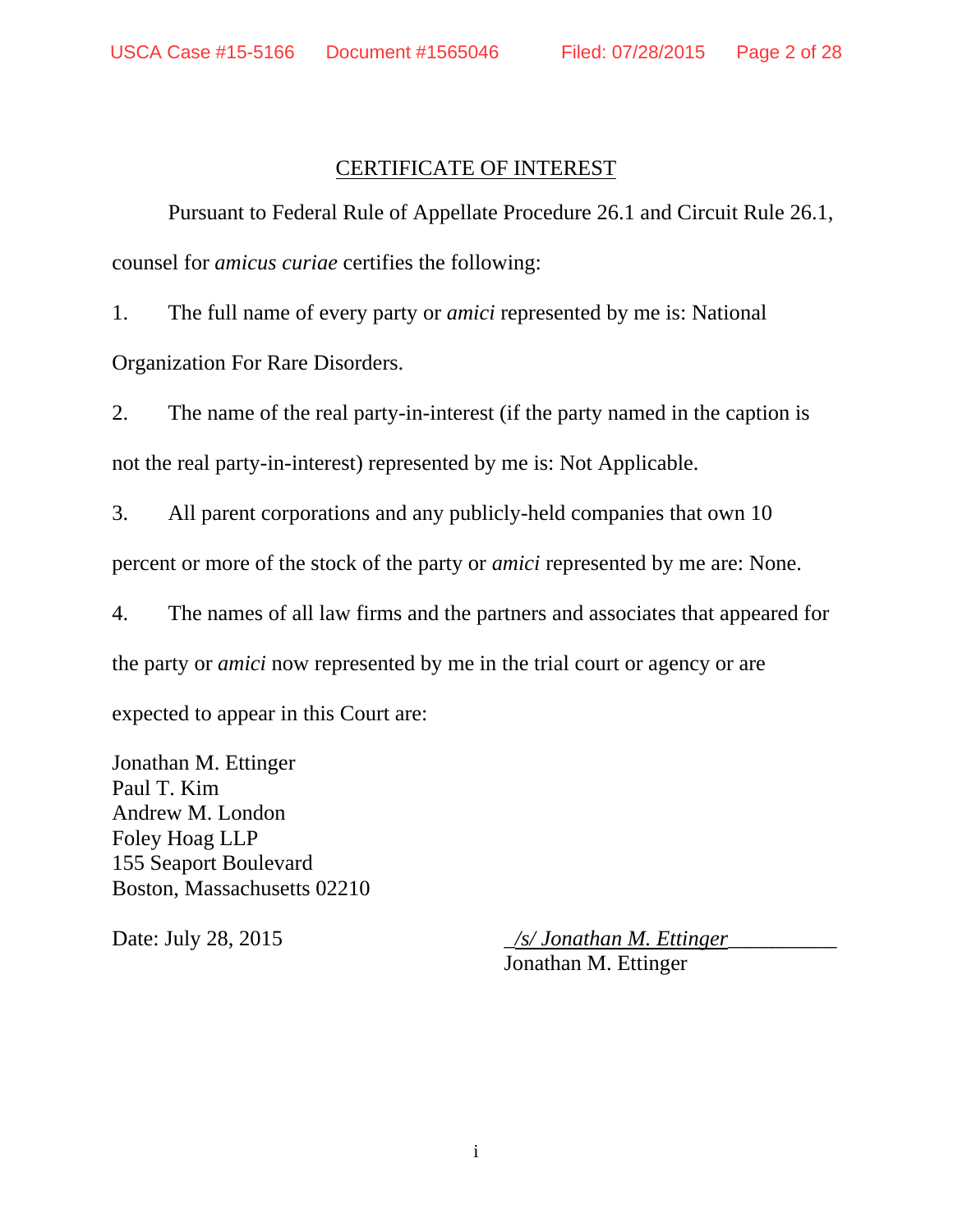# CERTIFICATE AS TO PARTIES, RULINGS, AND RELATED CASES

 Pursuant to Circuit Rule 28(a)(1) the undersigned counsel certifies as follows:

(A) Parties and *Amici*: Except for the following parties, intervenors, and *amici* appearing before the district court and in this Court are listed in the Briefs for Appellants and Appellees: National Organization for Rare Disorders.

(B) Rulings Under Review: References to the ruling at issue appear in the Brief for Appellants.

(C) Related Cases: Related cases appear in the Brief for Appellant

Date: July 28, 2015 \_*/s/ Jonathan M. Ettinger*\_\_\_\_\_\_\_\_\_\_ Jonathan M. Ettinger

# STATEMENT PURSUANT TO FEDERAL RULE OF APPELLATE PROCEDURE 29(C)(5)

No party or party's counsel authored this brief in whole or in part or contributed money intended to fund preparing or submitting this brief. Moreover, no person other than the *amicus curiae*, their members, and their counsel contributed money intended to fund preparing or submitting this brief.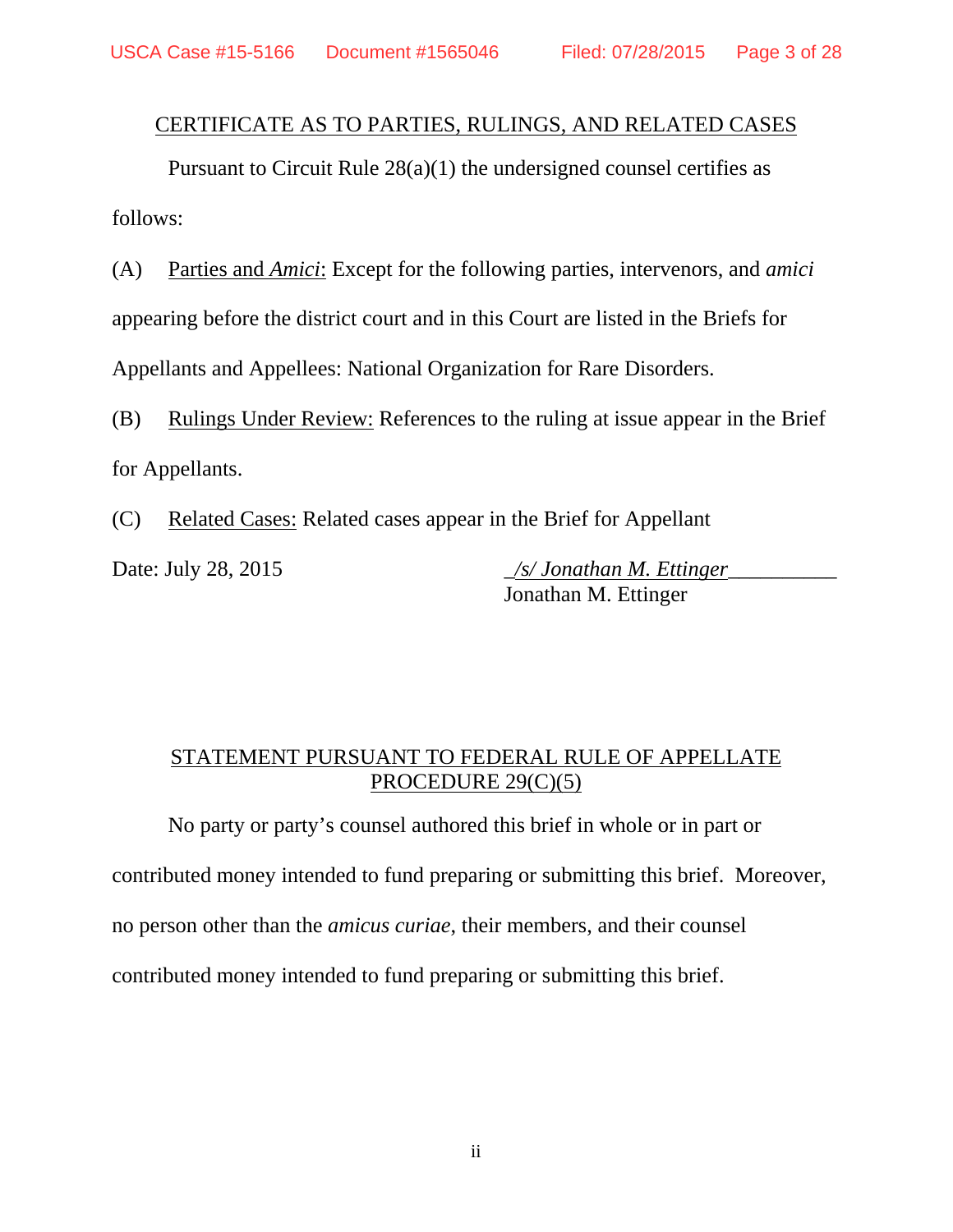# TABLE OF CONTENTS

|           | CERTIFICATE AS TO PARTIES, RULINGS, AND RELATED CASES  ii                                                                                      |
|-----------|------------------------------------------------------------------------------------------------------------------------------------------------|
|           | STATEMENT PURSUANT TO FEDERAL RULE OF APPELLATE                                                                                                |
|           |                                                                                                                                                |
|           |                                                                                                                                                |
|           |                                                                                                                                                |
|           | STATEMENT OF IDENTITY AND INTEREST OF AMICUS CURIAE 1                                                                                          |
|           |                                                                                                                                                |
|           |                                                                                                                                                |
|           |                                                                                                                                                |
|           | I. The Integrity of the Orphan Drug Act is Critical to the Health and the<br>Prospects for Treatment or Cure of Tens of Millions of Americans3 |
| A.        | The Orphan Drug Act Has Had Tremendous Beneficial Influence<br>on the Search For Treatments and Cures for Rare Diseases and                    |
| <b>B.</b> | Orphan Drug Exclusivity is a Critical Incentive to Promote Rare<br>Disease Research and the Development of Novel Orphan Drugs                  |
|           | II. FDA's Approval of Sandoz's Generic Levoleucovorin Undermines Orphan<br>Drug Exclusivity Protecting the Use of FUSILEV Against Colorectal   |
| A.        | FDA is Aware that Sandoz Secured Approval of Generic<br>Levoleucovorin to Treat Colorectal Cancer in Violation of the                          |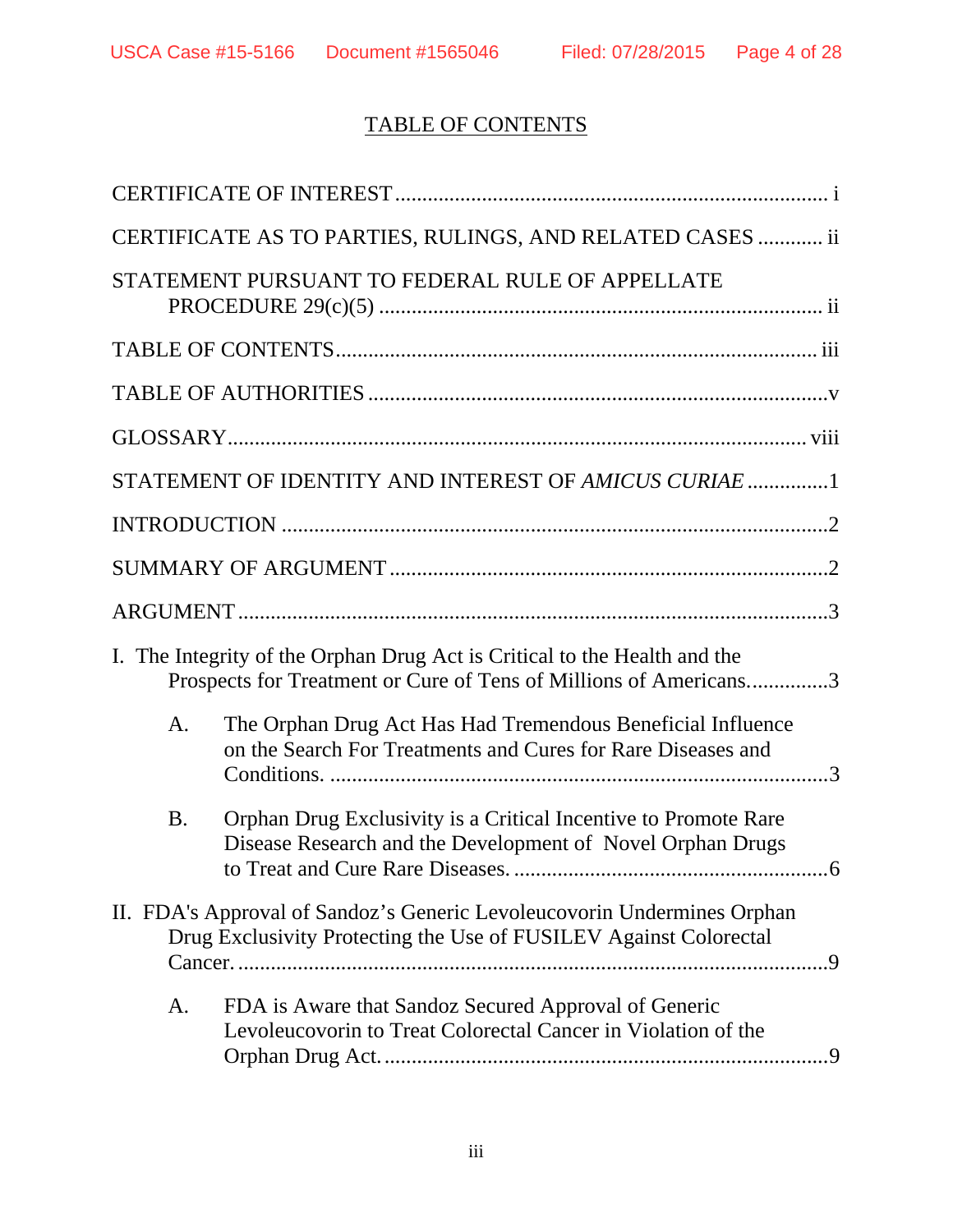| <b>B.</b>      | FDA Must Act on Its Knowledge of the Violation of the Orphan<br>Drug Act To Protect Exclusive Orphan Drug Uses and Withdraw                 |  |
|----------------|---------------------------------------------------------------------------------------------------------------------------------------------|--|
| $\mathbf{C}$ . | It is Implausible that Congress Intended to Broadly Undercut the<br>Orphan Drug Act In Order to Facilitate Approval of Generic              |  |
|                | III. Appellees' Approach Would Diminish Incentives to Pursue Rare Disease<br>Research and Develop Novel Orphan Drugs to Treat and Cure Rare |  |
|                |                                                                                                                                             |  |
|                |                                                                                                                                             |  |
|                |                                                                                                                                             |  |
|                |                                                                                                                                             |  |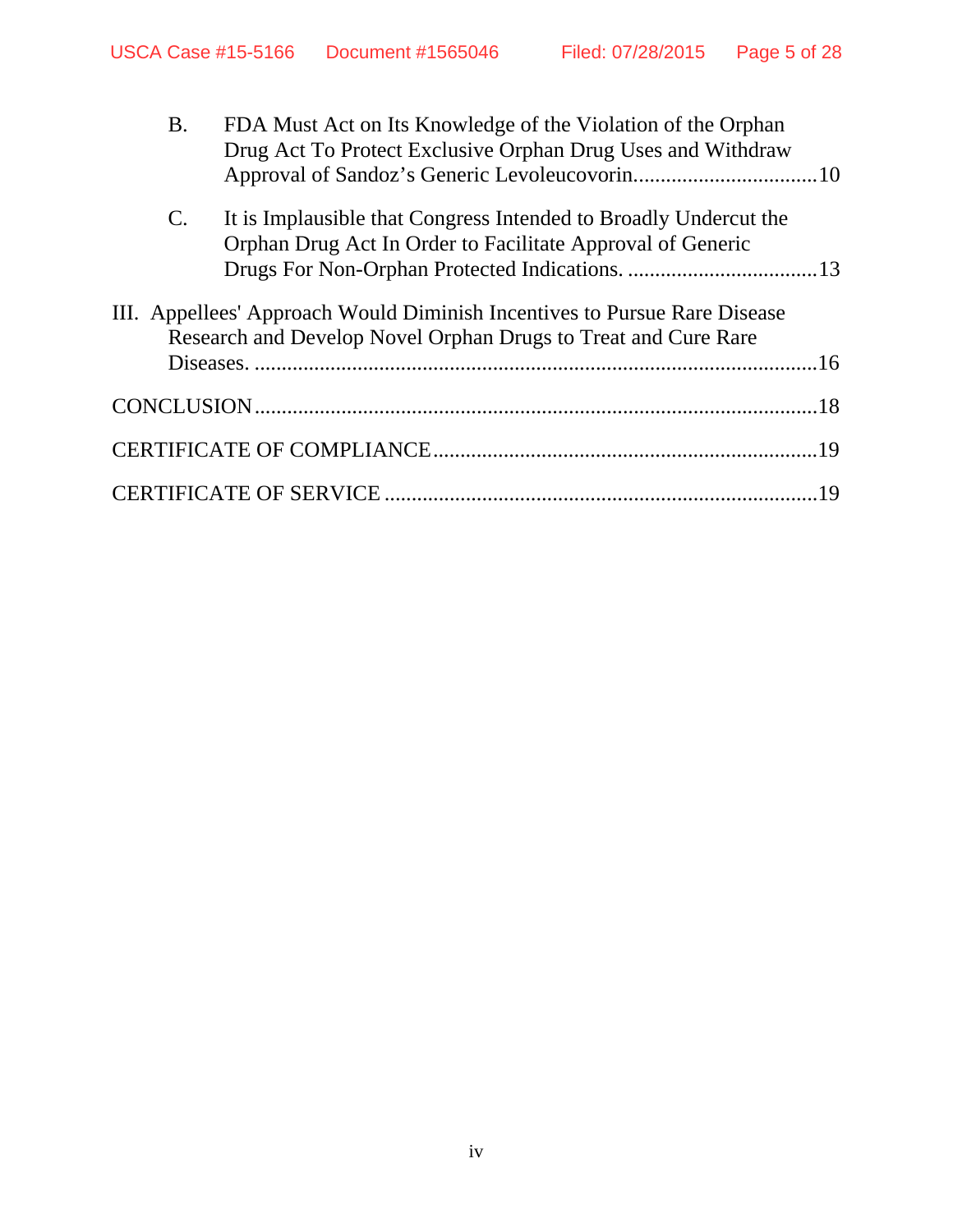# TABLE OF AUTHORITIES

# CASES

| King v. Burwell,                                                                     |
|--------------------------------------------------------------------------------------|
| New York State Department of Social Services v. Dublino,                             |
| Sigma-Tau Pharms., Inc v. Schwetz,                                                   |
| Spectrum Pharmaceuticals, Inc. v. Burwell,                                           |
| United Savings Association of Texas v. Timbers of Inwood Forest<br>Associates, Ltd., |

# STATUTORY AUTHORITIES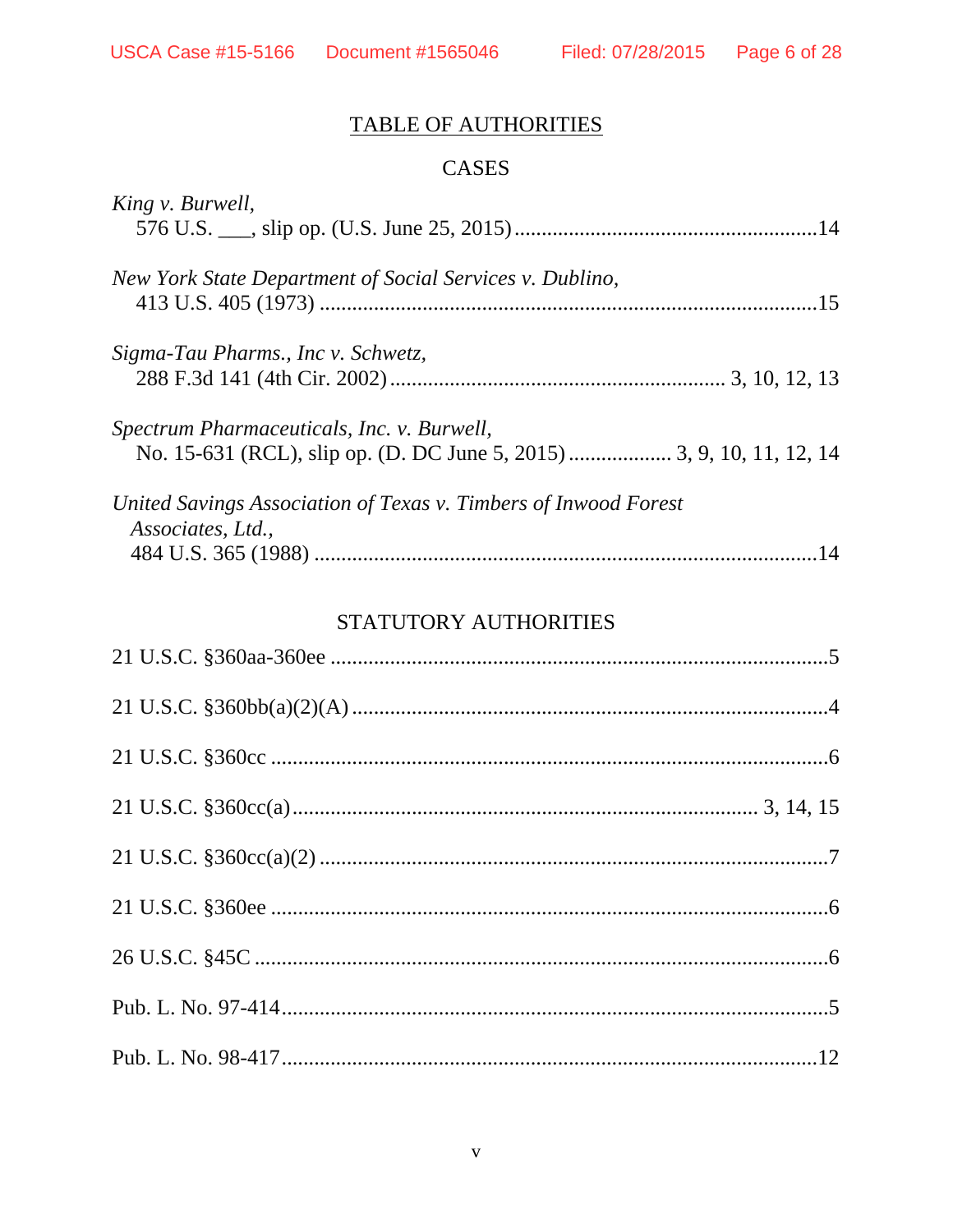# RULES AND REGULATIONS

| FDA Orphan Drug Rule, 78 Fed. Reg. 35117 (June 12, 2013)17                                                                                                                                                                                                                                                                                                                                                                                                                                                     |
|----------------------------------------------------------------------------------------------------------------------------------------------------------------------------------------------------------------------------------------------------------------------------------------------------------------------------------------------------------------------------------------------------------------------------------------------------------------------------------------------------------------|
| ADDITIONAL AUTHORITIES                                                                                                                                                                                                                                                                                                                                                                                                                                                                                         |
| FDA Office of Orphan Product Development, A Valuable Resource for<br>Drug Developers: The Rare Disease Repurposing Database<br>(RDRDP available at http://www.fda.gov/ForIndustry/<br>DevelopingProductsforRareDiseasesConditions/<br>HowtoapplyforOrphanProductDesignation/ucm216147.htm 17                                                                                                                                                                                                                   |
| FDA's Efforts on Rare and Neglected Diseases: Hearing Before the U.S.<br>Senate Subcommittee on Agriculture, Rural Development, Food and Drug<br>Administration, and Related Agencies, Committee on Appropriations,<br>111th Cong. 111 (June 23, 2010) (statement of Jesse L. Goodman,<br>Chief Scientist and Deputy Commissioner for Science and Public Health,<br>Food and Drug Administration) ("Goodman, SenateTestimony"),<br>available at http://www.fda.gov/NewsEvents/Testimony/ucm216991.htm. 5, 7, 8 |
| HHS Office of the Inspector General, OEI-09-00-00380,<br>The Orphan Drug Act: Implementation and Impact (2001)<br>availabe at https://oig.hhs.gov/oei/reports/oei-09-00-00380pdf 7                                                                                                                                                                                                                                                                                                                             |
|                                                                                                                                                                                                                                                                                                                                                                                                                                                                                                                |
| Impact of the Orphan Drug Tax Credit on Treatments for Rare Diseases<br>("NORD White Paper") (June 2015), available at<br>http://rarediseases.org/assets/files/white-papers/2015-06-17.nord-bio-ey-                                                                                                                                                                                                                                                                                                            |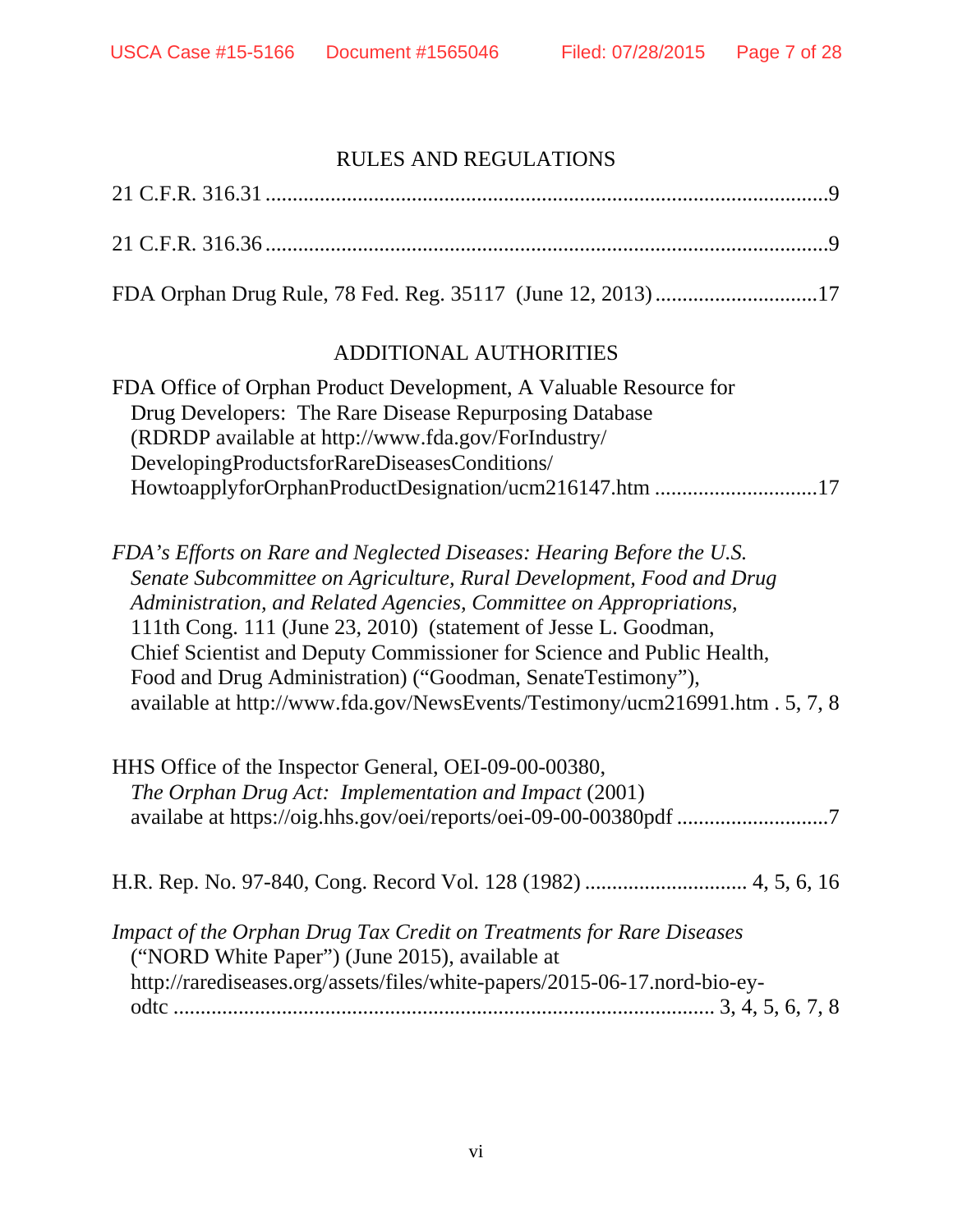| Frank Lichtenberg, The Impact of New (Orphan) Drug Approvals on      |  |
|----------------------------------------------------------------------|--|
| Premature Mortality From Rare Diseases in the Unted States and       |  |
| France, 1997-1999, 14 The European Journal of Health Economics       |  |
|                                                                      |  |
| NIH Nat'l Ctr. For Advancing Translational Sciences, Discovering New |  |
| Therapuetic Uses for Existing Molecules, available at:               |  |
|                                                                      |  |
| <i>Orphan Drug Designations and Approvals, U.S. Food and Drug</i>    |  |
| Administration, (July 27, 2015, 7:15PM),                             |  |
|                                                                      |  |
| Janet Woodcock, M.D., The More We Know About Rare Diseases,          |  |
| The More Likely We Are to Find Safe And Effect Treatments,           |  |
| FDA Voice (Oct. 23, 2104), http://blogs.fda.gov/fdavoice/            |  |
|                                                                      |  |
|                                                                      |  |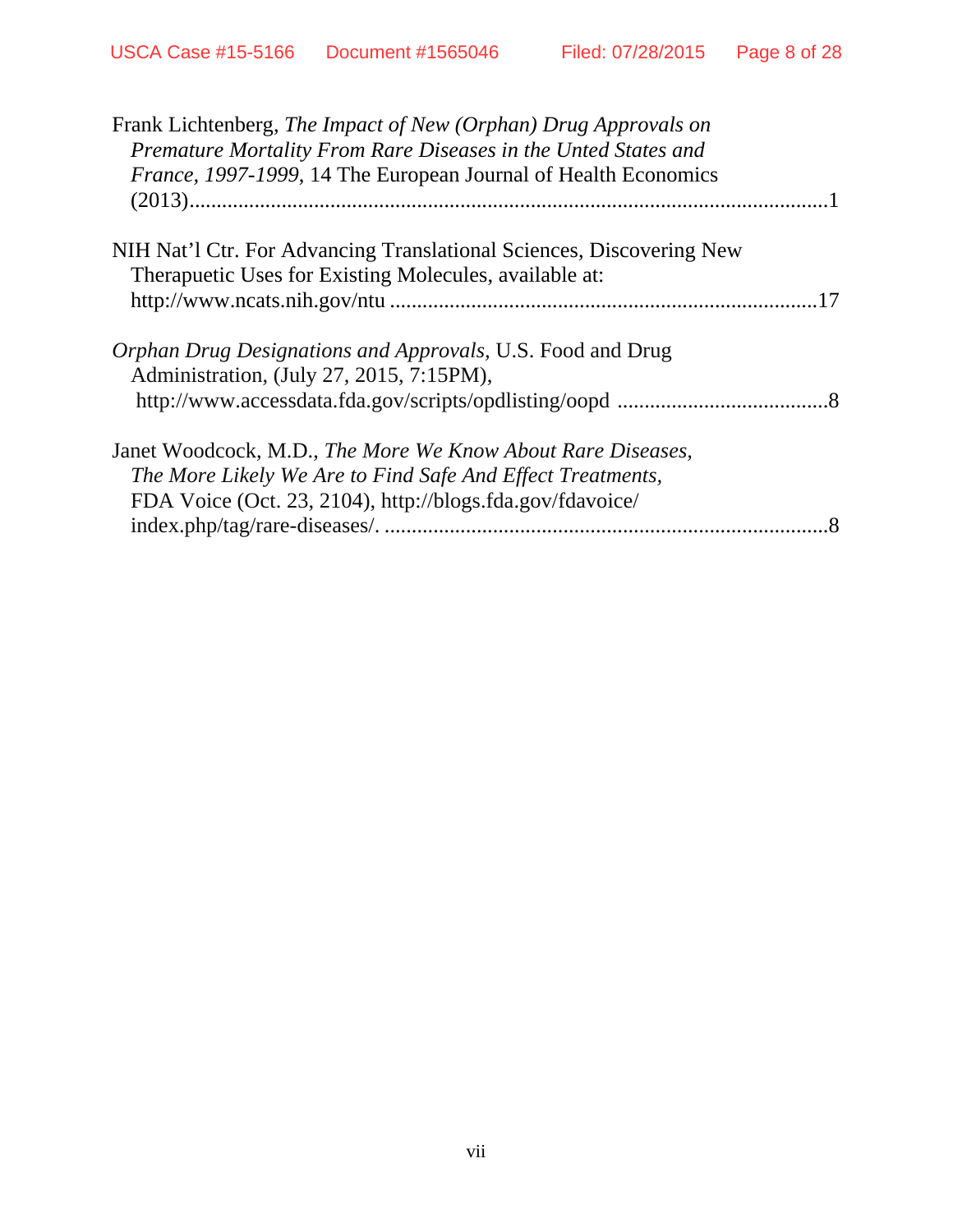# **GLOSSARY**

In accordance with D.C. Circuit Rule 28(a)(3), the table below identifies the abbreviations used in this brief.

| <b>ANDA</b>             | <b>Abbreviated New Drug Application</b>                                  |
|-------------------------|--------------------------------------------------------------------------|
| <b>FDA</b>              | Food and Drug Administration                                             |
| <b>FFDCA</b>            | Federal Food Drug and Cosmetic Act                                       |
| Hatch-Waxman Amendments | Drug Price Competition and Patent Term<br><b>Restoration Act of 1984</b> |
| <b>NIH</b>              | National Institutes of Health                                            |
| <b>NORD</b>             | <b>National Organization for Rare Disorders</b>                          |
| <b>ODA</b>              | Orphan Drug Act                                                          |
| <b>RTU</b> vials        | Ready-to-use vials                                                       |
| <b>sNDA</b>             | supplemental New Drug Application                                        |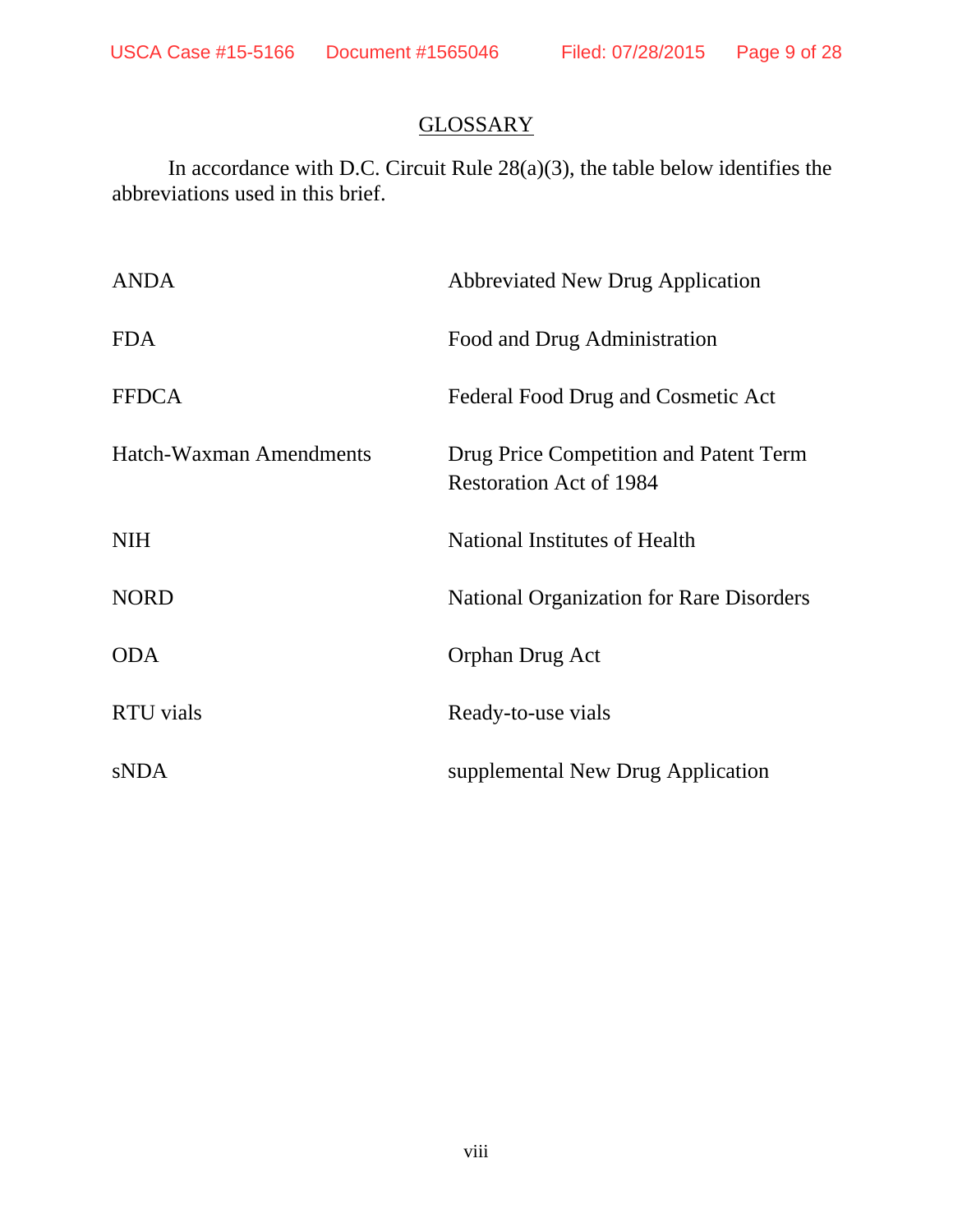#### STATEMENT OF IDENTITY AND INTEREST OF *AMICUS CURIAE*

The National Organization for Rare Disorders ("NORD"), founded in 1983, is a unique federation of over 230 patient advocacy groups and voluntary health organizations dedicated to helping all people with rare diseases and assisting the organizations that serve them. For more than 30 years, NORD has been an advocate for the 30 million Americans affected by one of more than 7,000 known rare diseases. The organization is committed to the identification, treatment and cure of rare disorders through programs of education, advocacy, research and service.

NORD's founders played an active role in the creation of the Orphan Drug Act ("ODA"), and preserving the integrity of the ODA is a primary function of the organization. The ODA is a successful model of how to incentivize the development of treatments and is responsible for prolonging and saving thousands of lives. Analysis of data in the United States shows that years of life lost to rare diseases declined at an annual rate of 3.3% after the ODA due to the development and deployment of new treatments. Frank Lichtenberg, *The Impact of New (Orphan)Drug Approvals on Premature Mortality From Rare Diseases in the United States and France, 1999-1997*, 14 The European Journal of Health Economics, 41-56 (2013). Without these new drug approvals, years of life lost would have increased at a rate of about one percent. *Id.*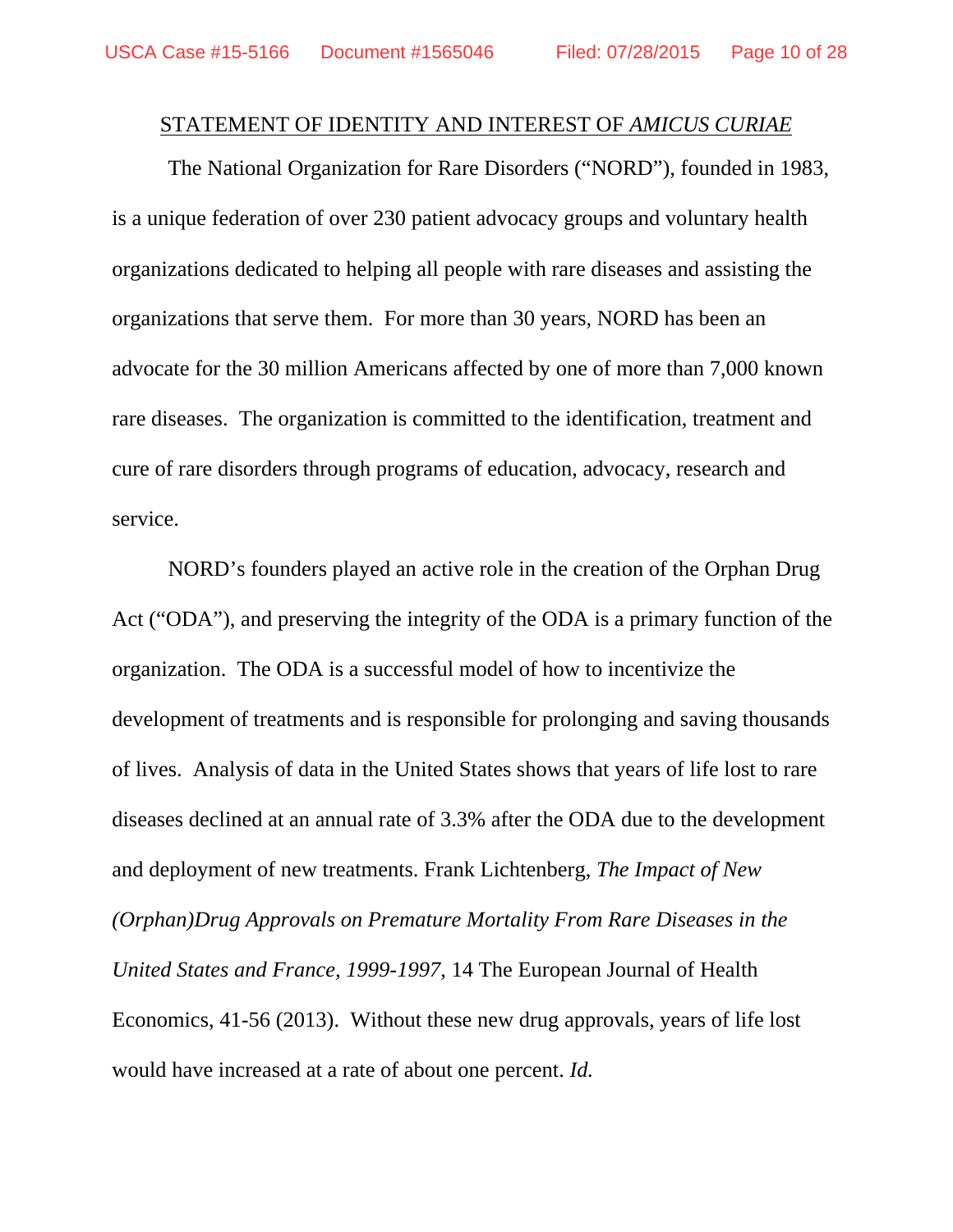#### INTRODUCTION

 In this action, Appellees seek to maintain the approval of a generic version of the orphan drug FUSILEV under the Drug Price Competition and Patent Term Restoration Act of 1984 ("Hatch-Waxman Amendments"), yet in a manner inconsistent with the ODA. This brief will address the singular importance of market exclusivity authorized under the ODA to the development of new treatments and cures and the potentially erosive threat that the District Court's order poses to the future working of the ODA. It is the position of NORD that the Food and Drug Administration ("FDA") has approved Appellee Sandoz Inc.'s generic levoleucovorin without regard to facts at its disposal that make it clear that the approval contravenes valid orphan drug exclusivity protecting FUSILEV's colorectal cancer indication.

#### SUMMARY OF ARGUMENT

The decision of the District Court to uphold FDA's approval of Sandoz's abbreviated new drug application ("ANDA") for a generic version of FUSILEV at a strength that is twenty to thirty times more than is needed for the non-exclusive methotrexate indications flies in the face of the ODA's market exclusivity protections for orphan drug indications. The District Court erred for two reasons. First, nothing in the ODA permits FDA to disregard distinguishing characteristics between an exclusive and a non-exclusive orphan drug indication in a manner that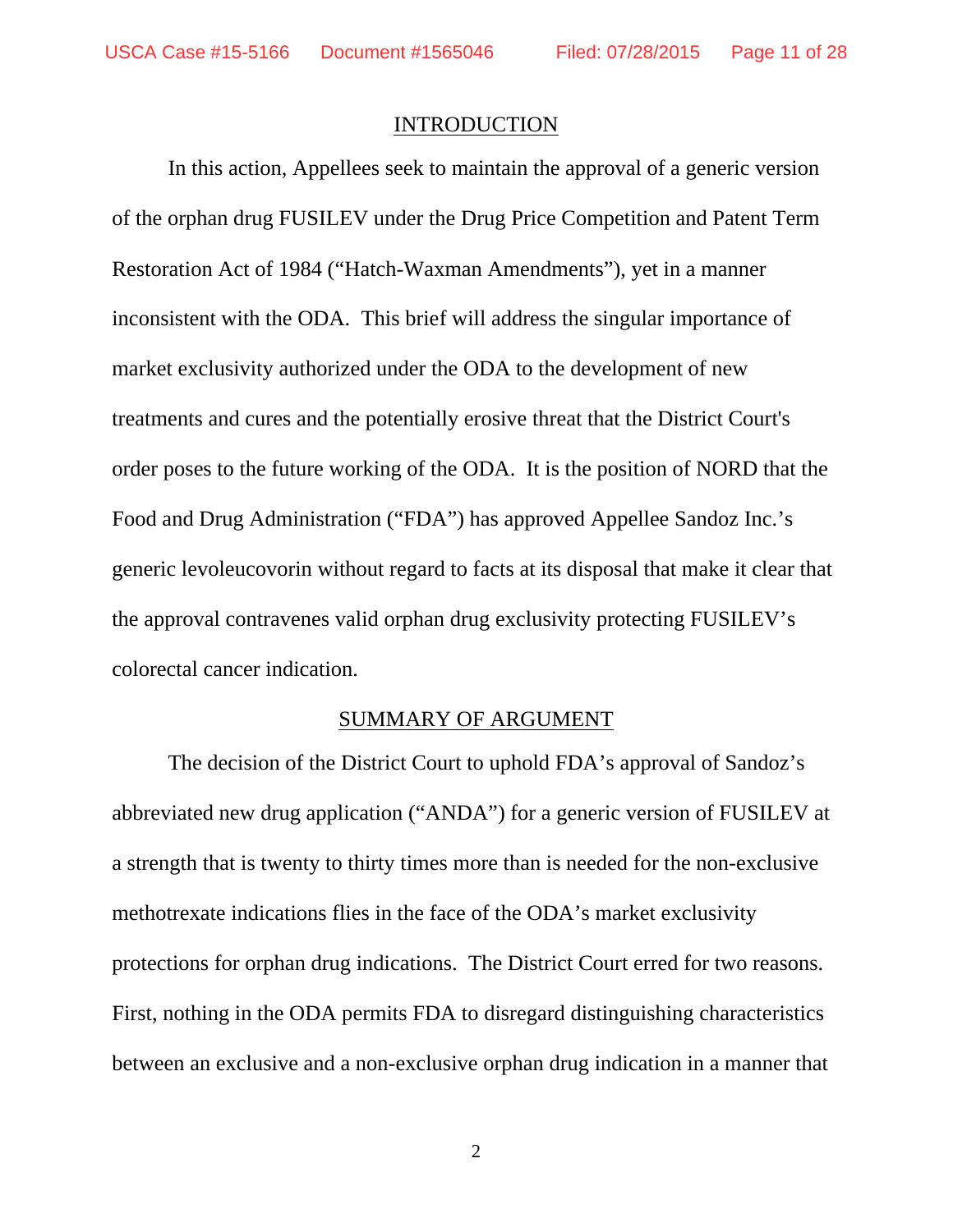may facilitate approval of generic competition for the latter yet broadly undermine the protections afforded by statute to the former. Second, read in the context of the overall statutory scheme of the Federal Food, Drug, and Cosmetic Act ("FFDCA"), it is implausible that Congress intended Section 360cc(a) to be read to limit FDA review to "the use for which generics are labeled." *Spectrum Pharms., Inc. v. Burwell*, No. 15-631(RCL), slip op. at 9 (D. DC Jun. 5, 2015) *citing Sigma-Tau Pharms., Inc. v. Schwetz*, 288 F.3d 141, 145 (4th Cir. 2002). FDA's decision to ignore the distinguishing characteristics between an exclusive and a non-exclusive use of an orphan drug product will greatly reduce the incentives, which Congress carefully constructed in the ODA, to promote the development of orphan drugs. NORD respectfully asks this Court to reverse the District Court's decision.

#### ARGUMENT

I. The Integrity of the Orphan Drug Act is Critical to the Health and the Prospects for Treatment or Cure of Tens of Millions of Americans.

A. The Orphan Drug Act Has Had Tremendous Beneficial Influence on the Search For Treatments and Cures for Rare Diseases and Conditions.

Nearly 30 million Americans suffer from a rare disease or condition. *Impact* 

*of the Orphan Drug Tax Credit on Treatments for Rare Diseases* ("NORD White

Paper") (June 2015) at i.  $^1$  Congress has defined a rare disease or condition as one

 $\overline{a}$ 

<sup>&</sup>lt;sup>1</sup> Available at http://rarediseases.org/assets/files/white-papers/2015-06-17.nordbio-ey-odtc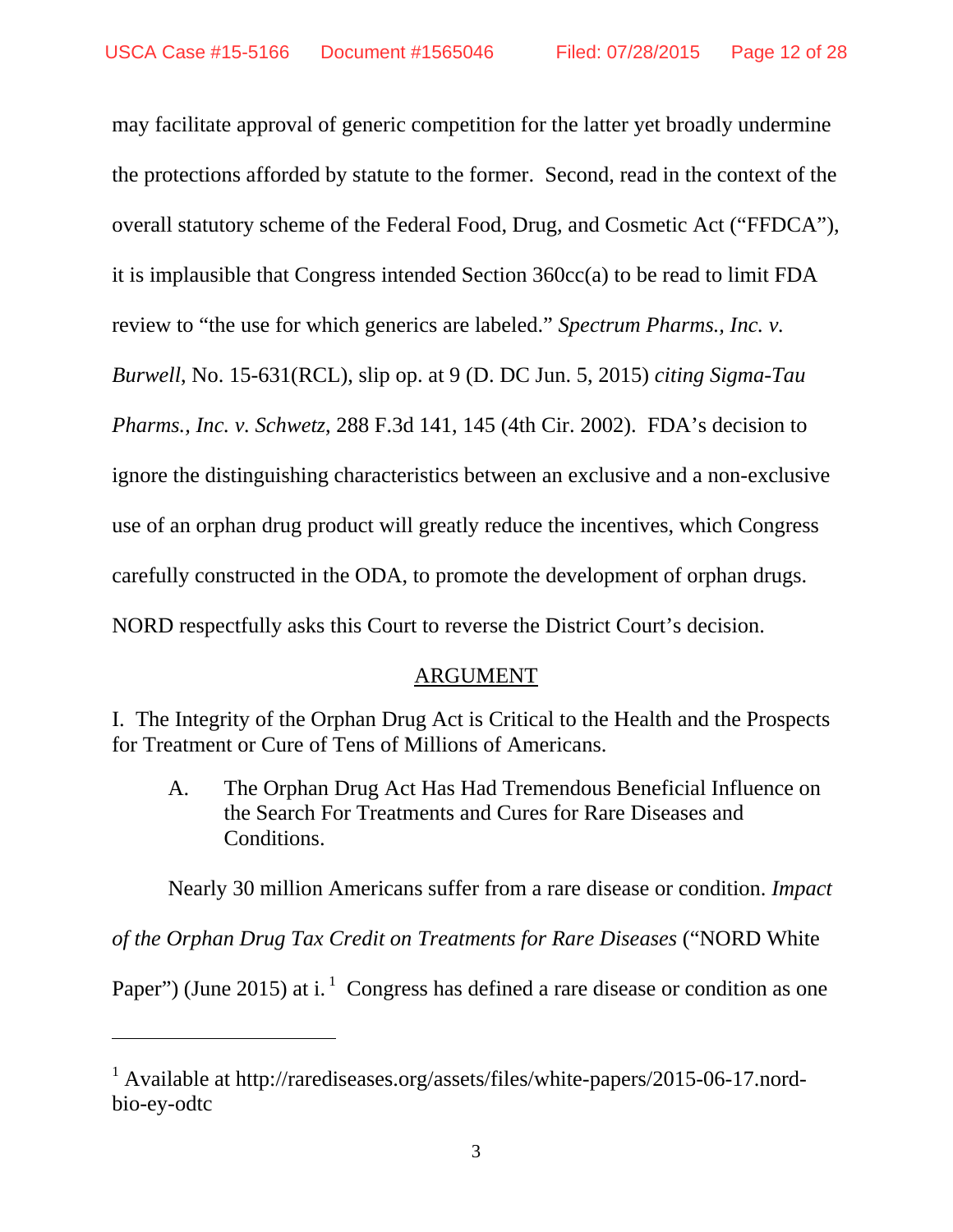that affects fewer than 200,000 patients in the United States. 21 U.S.C. §360bb(a)(2)(A). Many rare diseases are serious or life threatening, including Huntington's Disease, ALS (Lou Gehrig's Disease), and muscular dystrophy. *H.R. Rep. No. 97-840*, Cong. Rec. Vol. 128 (1982).

Despite the debilitating nature of many of these diseases, rare diseases are much less likely to have an approved treatment option when compared to more common diseases. NORD White Paper at 1. Only four percent of rare diseases have an approved treatment. *Id.* at i. As such, millions of Americans lack treatment options. Because investigational treatments for rare diseases can often languish without a sponsor willing to fund further research and development, these treatments are referred to as "orphan drugs." Significantly, the high cost of drug development coupled with limited patient populations act as market barriers to the development of new orphan drugs; the total cost to bring a new drug to market is estimated to be between \$1.5 and \$2.6 billion. *Id.* at 3. However, for orphan drug manufacturers, the opportunity to recover their initial investment in research and development is diminished by a limited pool of potential patients, and spreading the cost of developing a new drug over small patient populations can result in a per-patient cost of tens of thousands of dollars. *Id.* As a result, prior to 1983, many promising discoveries never received the substantial investment required to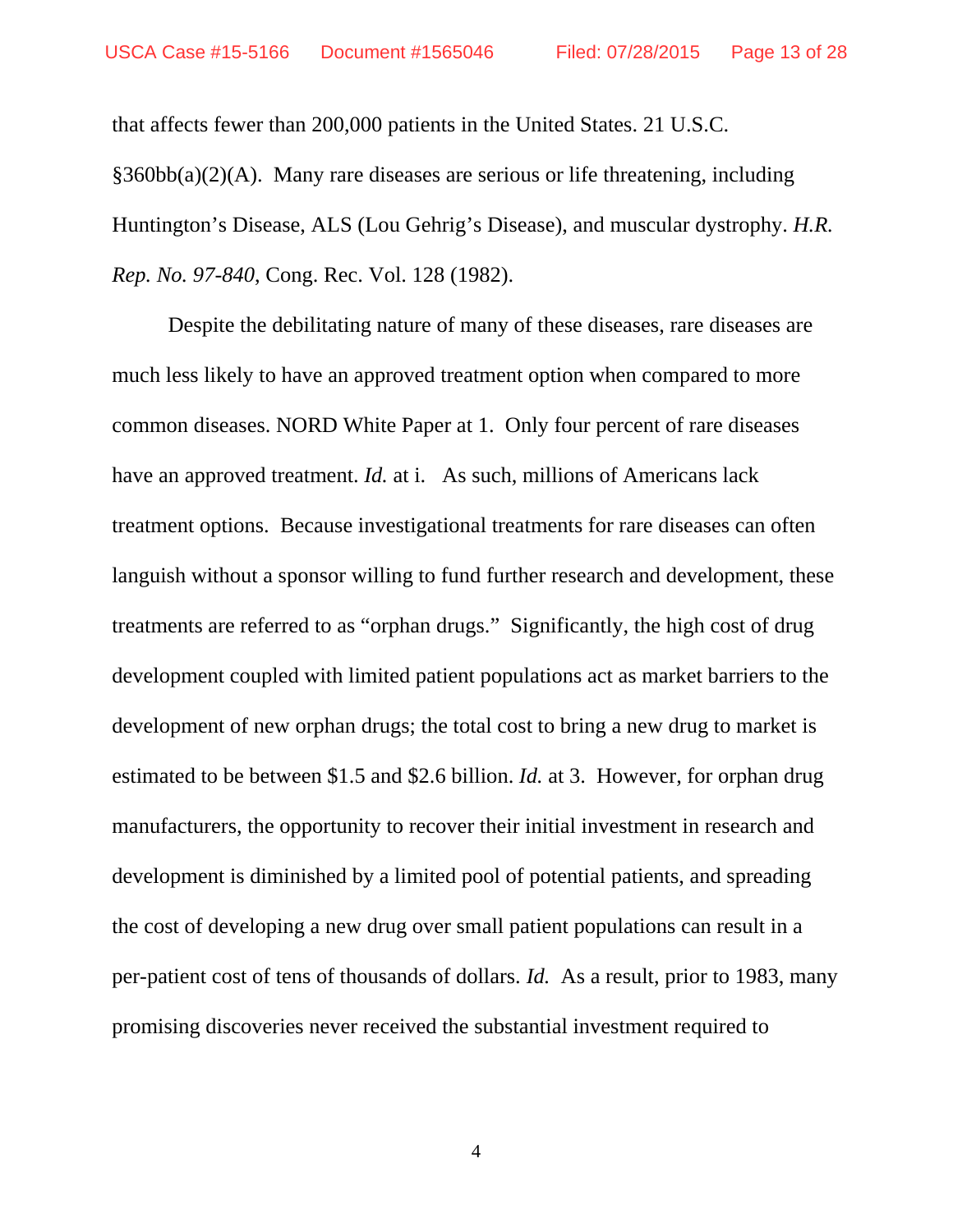develop the clinical evidence necessary for FDA review and approval of new, safe, and effective orphan drugs. *Id.* 

In 1983, Congress enacted the ODA to lower the economic barriers and spur innovation in the development of new drugs for patients who suffer from rare diseases. *See generally* 21 U.S.C. §360aa-360ee; *H.R. Rep. No. 97-840*. The ODA "created financial incentives, including grants, for the developers of new drugs for people with rare diseases. Under this system, developers of promising drugs or biologics can, prior to submitting applications for approval of those products, apply to receive 'orphan drug status' designation for their products. If products so designated are subsequently shown to be safe and effective and receive marketing approval, their developers receive market exclusivity for seven years." *FDA's Efforts on Rare and Neglected Diseases: Hearing Before the U.S. Senate Subcommittee on Agriculture, Rural Development, Food and Drug Administration, and Related Agencies, Committee on Appropriations*, 111th Cong. 111 (June 23, 2010) (statement of Jesse L. Goodman, Chief Scientist and Deputy Commissioner for Science and Public Health, Food and Drug Administration) ("Goodman, Senate Testimony")<sup>2</sup>; Pub. L. 97-414.

 $\overline{a}$ 

<sup>&</sup>lt;sup>2</sup> Available at http://www.fda.gov/NewsEvents/Testimony/ucm216991.htm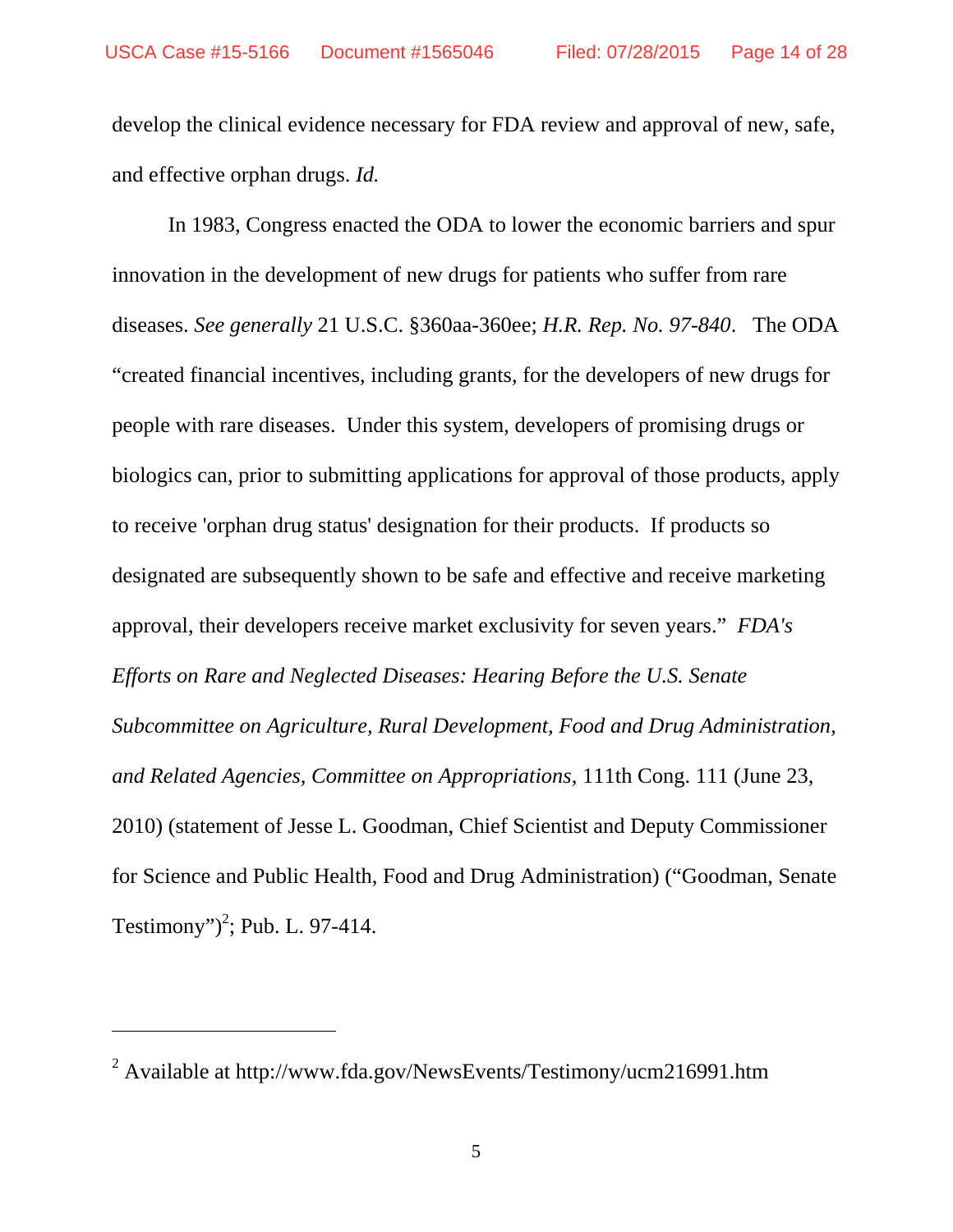The ODA's market exclusivity provision is one component of the ODA's carefully designed statutory structure to encourage investment in orphan drugs at different stages of development. Congress recognized that "the determination that a drug is for a rare disease or condition, and therefore lacks the potential for an adequate return on investment, can occur at different stages of a drug's development." *H.R. Rep. No. 97-840* at 8. Under the ODA, there are three major provisions to spur the development of orphan drugs: the Orphan Drug Grant Program, the Orphan Drug Tax Credit, and market exclusivity. *Id.*; *see also* NORD White Paper at 7. The Orphan Products Grant Program and the Orphan Drug Tax Credit both reduce a drug developer's upfront costs in researching and testing a drug. *See* 21 U.S.C. §360ee; 26 U.S.C. §45C. These two provisions, which reduce the cost of making an initial investment, are intentionally paired with the ODA's market exclusivity provision, which protects the sponsor of an approved orphan drug against competition from a generic version of the same drug for the protected orphan indication for seven years after the reference drug's approval. 21 U.S.C. §360cc.

B. Orphan Drug Exclusivity is a Critical Incentive to Promote Rare Disease Research and the Development of Novel Orphan Drugs to Treat and Cure Rare Diseases.

Of all of the incentives created by the Orphan Drug Act of 1983, it is the seven years of orphan drug exclusivity that has been most effective in spurring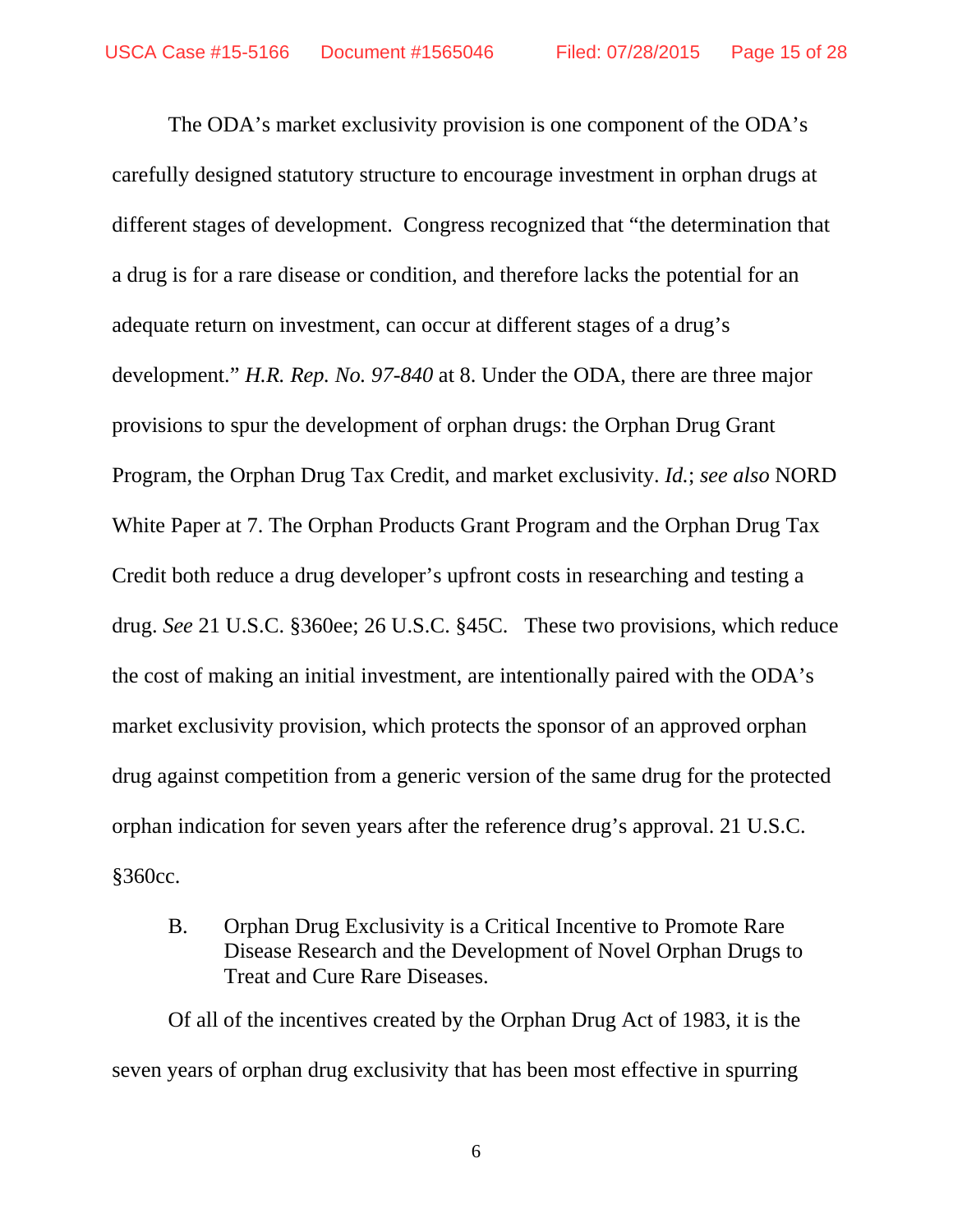interest in rare disease research and orphan product development over the years. HHS Office of the Inspector General, OEI-09-00-00380, *The Orphan Drug Act: Implementation and Impact* (2001).<sup>3</sup> Market exclusivity, in the case of orphan drugs, prohibits FDA from approving another drug application for "such drug for such disease or condition" for seven years from the date of approval of the orphan indication. 21 U.S.C. §360cc(a)(2). Because of the length of time it takes to complete the FDA approval process, drugs often reach the market with relatively few years of patent protection remaining. NORD White Paper at 8. To minimize the effect of this on orphan drugs, market exclusivity increases the economic incentives for developing orphan drugs by extending the time orphan drug developers have to recover their investment once a drug is approved. Orphan drug exclusivity is key to providing sufficient return on investments to make orphan drug development profitable and viable.

In combination with the other provisions of the ODA, market exclusivity has been "extremely successful in changing the landscape and success rate of orphan drugs and improving the lives of many patients" by spurring innovation, rare disease research, and drug development. Goodman, Senate Testimony. Prior to the enactment of the ODA, an estimated thirty-four orphan drugs had been approved.

 $\overline{a}$ 

<sup>&</sup>lt;sup>3</sup> Available at https://oig.hhs.gov/oei/reports/oei-09-00-00380.pdf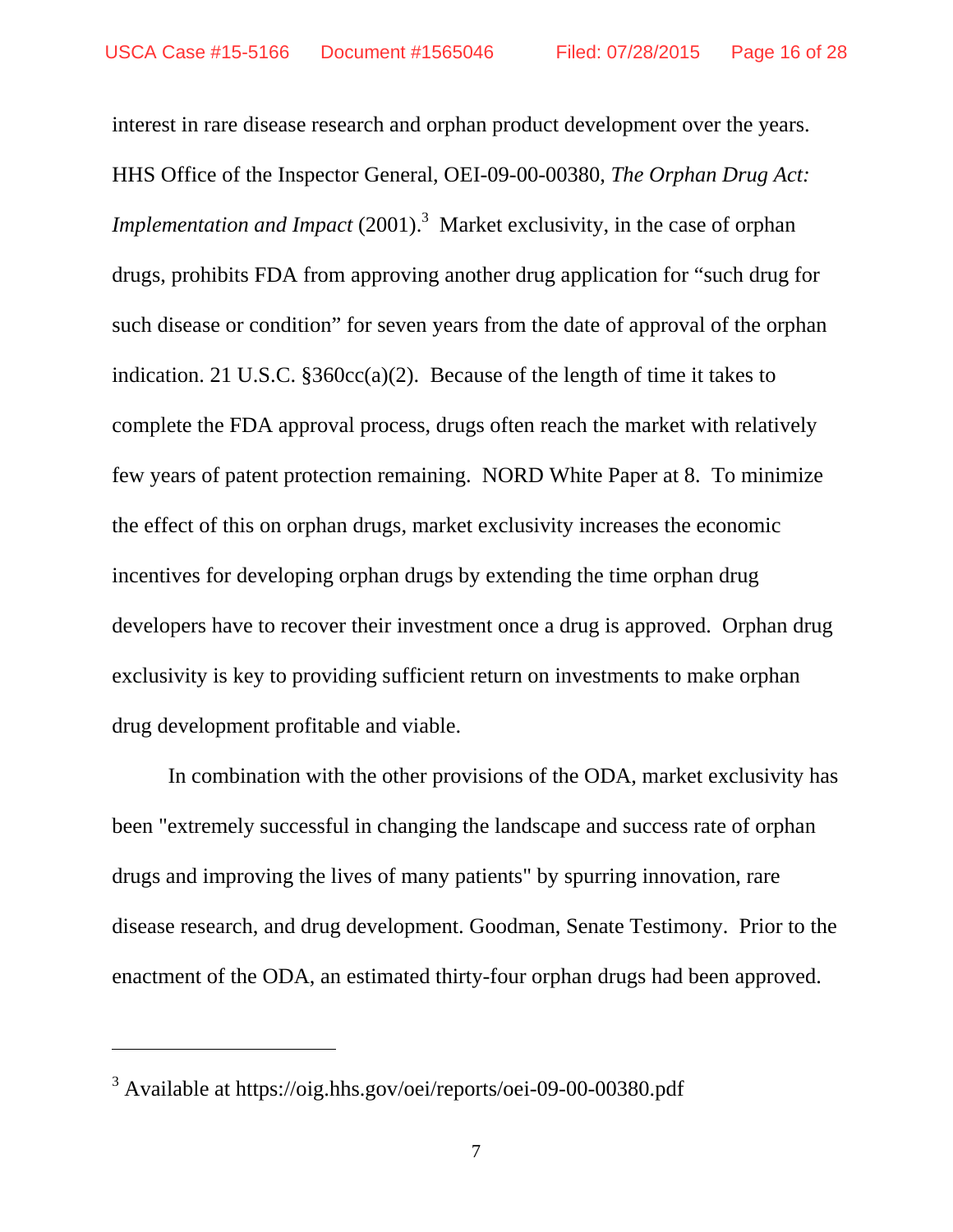NORD White Paper at i. Since 1983, more than 2,150 medical therapies have been officially designated as "orphans", Goodman, Senate Testimony, of which about 495 of these therapies have been approved for market, *Orphan Drug Designations and Approvals*, U.S. Food and Drug Administration, (July 27, 2015, 7:15 pm), http://www.accessdata.fda.gov/scripts/opdlisting/oopd, despite the fact that there are almost 7,000 identified rare diseases and disorders. Janet Woodcock, M.D., *The More We Know About Rare Diseases, The More Likely We Are To Find Safe And Effective Treatments*, FDA Voice (Oct. 23, 2014),

http://blogs.fda.gov/fdavoice/index.php/tag/rare-diseases/.

Under the ODA, orphan drug exclusivity is virtually absolute. The ODA only contemplates abbreviating or ending such exclusivity to permit the approval and marketing of the same drug for the same use before the end of the natural seven-year term of the exclusivity under very narrow circumstances:

(i) the withdrawal of the approved product from market;

(ii) the FDA's withdrawal of orphan drug designation or approval of the drug;

(iii) the failure of the sponsor to "assure the availability of sufficient quantities of an orphan drug to meet the needs of patients"; or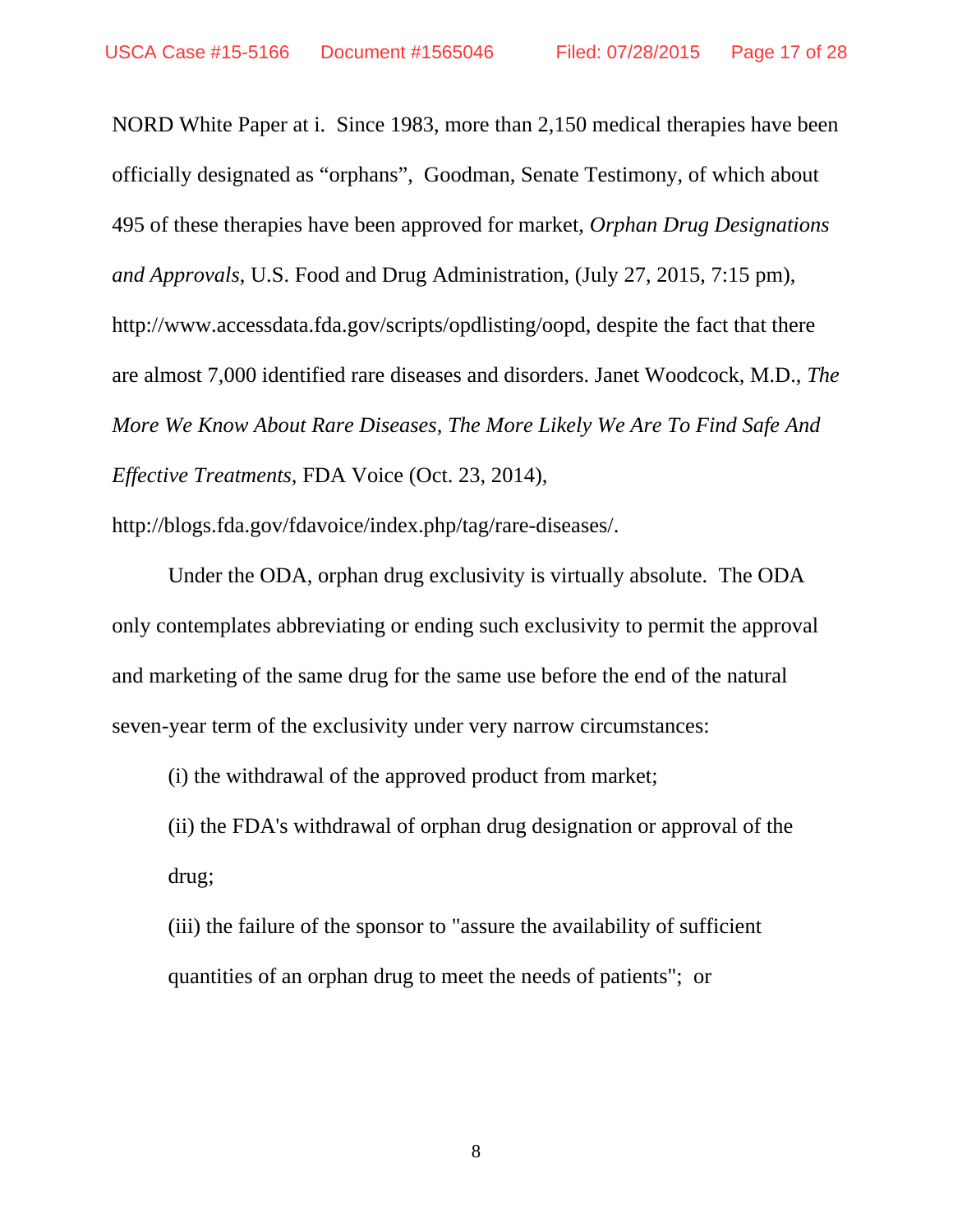(iv) the demonstration of a subsequent sponsor of the "clinical superiority"

of their version of "a previously approved [orphan] drug for the same use or

indication."

21 C.F.R. 316.31; 21 C.F.R. 316.36.

None of these exceptions apply to the current case.

II. FDA's Approval of Sandoz's Generic Levoleucovorin Undermines Orphan Drug Exclusivity Protecting the Use of FUSILEV Against Colorectal Cancer.

A. FDA is Aware that Sandoz Secured Approval of Generic Levoleucovorin to Treat Colorectal Cancer in Violation of the Orphan Drug Act.

The FDA is well aware of clear evidence that the approval of the Sandoz

ANDA violates the orphan drug exclusivity protecting FUSILEV's colorectal cancer indication. The District Court recognized that Spectrum submitted a supplemental New Drug Application ("sNDA") and that the FDA reviewed this application based upon data and information that the large ready-to-use vials ("RTU vials") were for use against colorectal cancer and not for the drug's methotrexate indications. *Spectrum Pharms.,* No. 15-631(RCL), slip op. at 5. Similarly, the RTU vials are not appropriate for use under the unprotected methotrexate indications; the 175 and 250 milligram (mg) vials are much larger than the 7.5 mg individual doses called for by the methotrexate indications. *Id.*, slip op. at 5-6. The FDA acknowledges that FUSILEV's "approved [methotrexate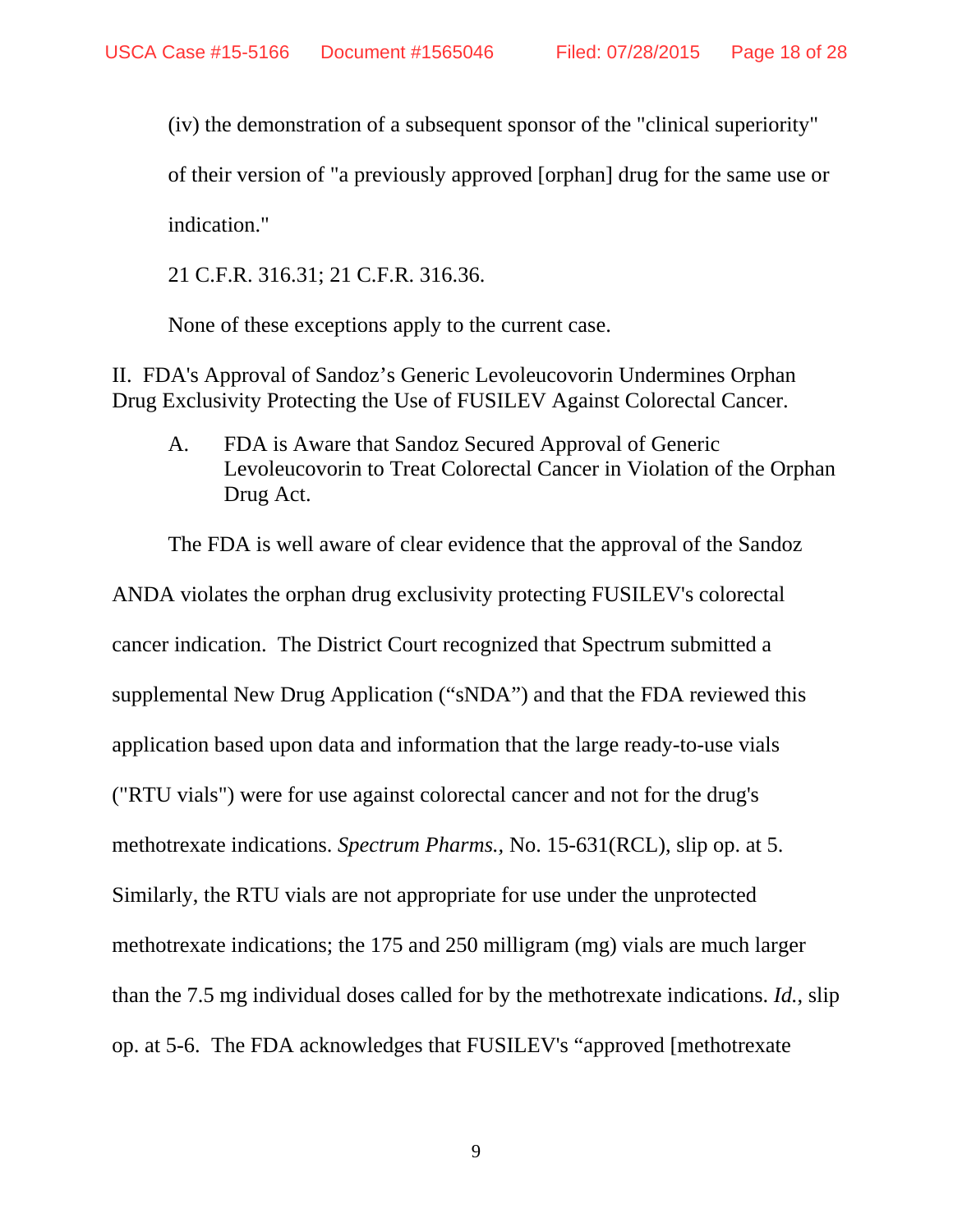indications do] not require single-use vials larger than 50 mg." Joint Appendix  $("JA") 65.$ 

 Additionally, as the District Court notes, Sandoz filed its ANDA to secure FDA approval of generic levoleucovorin under FUSILEV's colorectal cancer indication and the use of the RTU vials. *Spectrum Pharms.,* No. 15-631 (RCL), slip op. at 5. Sandoz has since acknowledged that it sought approval for the higher strength vials of its generic levoleucovorin in an attempt to supply the market demand for the larger size vial. JA 165. Based on the strength required, this market demand is clearly unrelated to the approved methotrexate indications. *See* JA 65.

B. FDA Must Act on Its Knowledge of the Violation of the Orphan Drug Act To Protect Exclusive Orphan Drug Uses and Withdraw Approval of Sandoz's Generic Levoleucovorin.

 The FDA cannot disregard the available evidence to approve a generic drug that expressly undermines the legal protection of a valid orphan drug exclusivity, when approval of the appropriate strength vials of the generic drug for previouslyprotected indications of use is a simple and obvious alternative. It is notable that, unlike Sandoz, three other generic drug sponsors have submitted ANDAs for approval not of the RTU vials, but of the smaller vials and labeling for the unprotected methotrexate indications of use.

 The District Court, in relying on the decision of the Fourth Circuit in *Sigma Tau Pharms., Inc. v. Schwetz*, 288 F.3d 141 (4th Cir. 2002), creates an overbroad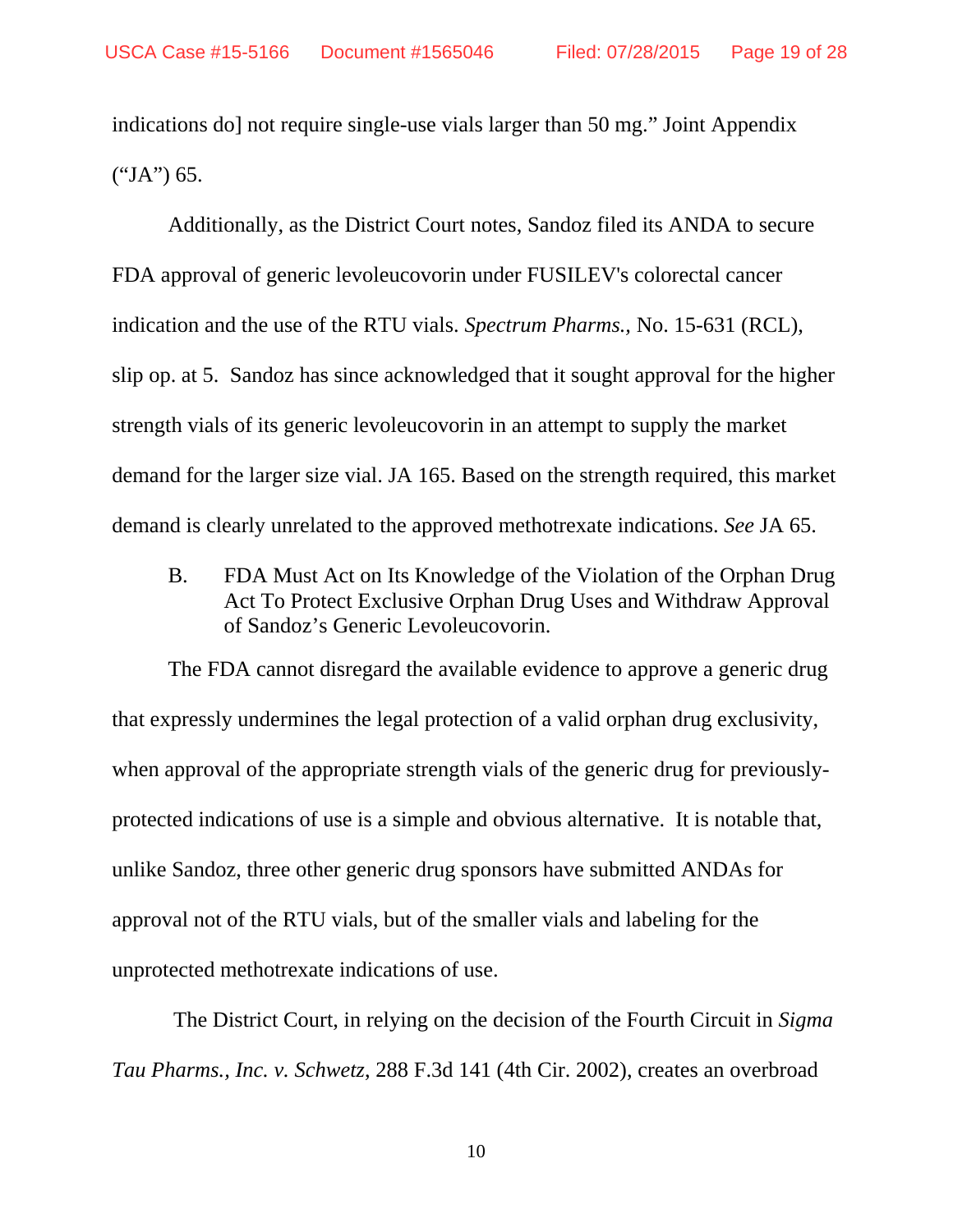standard under which FDA is permitted to be willfully blind to any and all evidence that indicates an ANDA approval is being sought for an indication that is protected by orphan drug exclusivity. *Spectrum Pharms.*, No. 15-631(RCL), slip op. at 9 ("the evidentiary basis for the agency's approval must be… the use for which the generics are labeled"). The District Court couches its argument in a fear that an "intended- or foreseeable-use test" will be administratively burdensome for FDA and will greatly limit the approval of low cost generic drugs. *See Spectrum Pharms., Inc.*, No. 15-631(RCL), slip op. at 10. Although under other circumstances the District Court's concerns might be well founded, in this case, where FDA's own statements and empiric evidence clearly indicate a distinction in dosage between the protected and non-protected indication, a rule of law that permits FDA to be willfully blind to a generic drug's intended use undermines the purposes, efficacy, and operation of the ODA.

There can be a clear line between instances in which FDA records indicate there is a specific difference in how two indications of a drug are dosed or delivered and instances in which FDA would be left to speculate if and how frequently an orphan drug will be used for off-label uses. The District Court mischaracterized Spectrum's argument as an "intended- or foreseeable-use test." *Id.* FDA can take into consideration distinguishing characteristics between an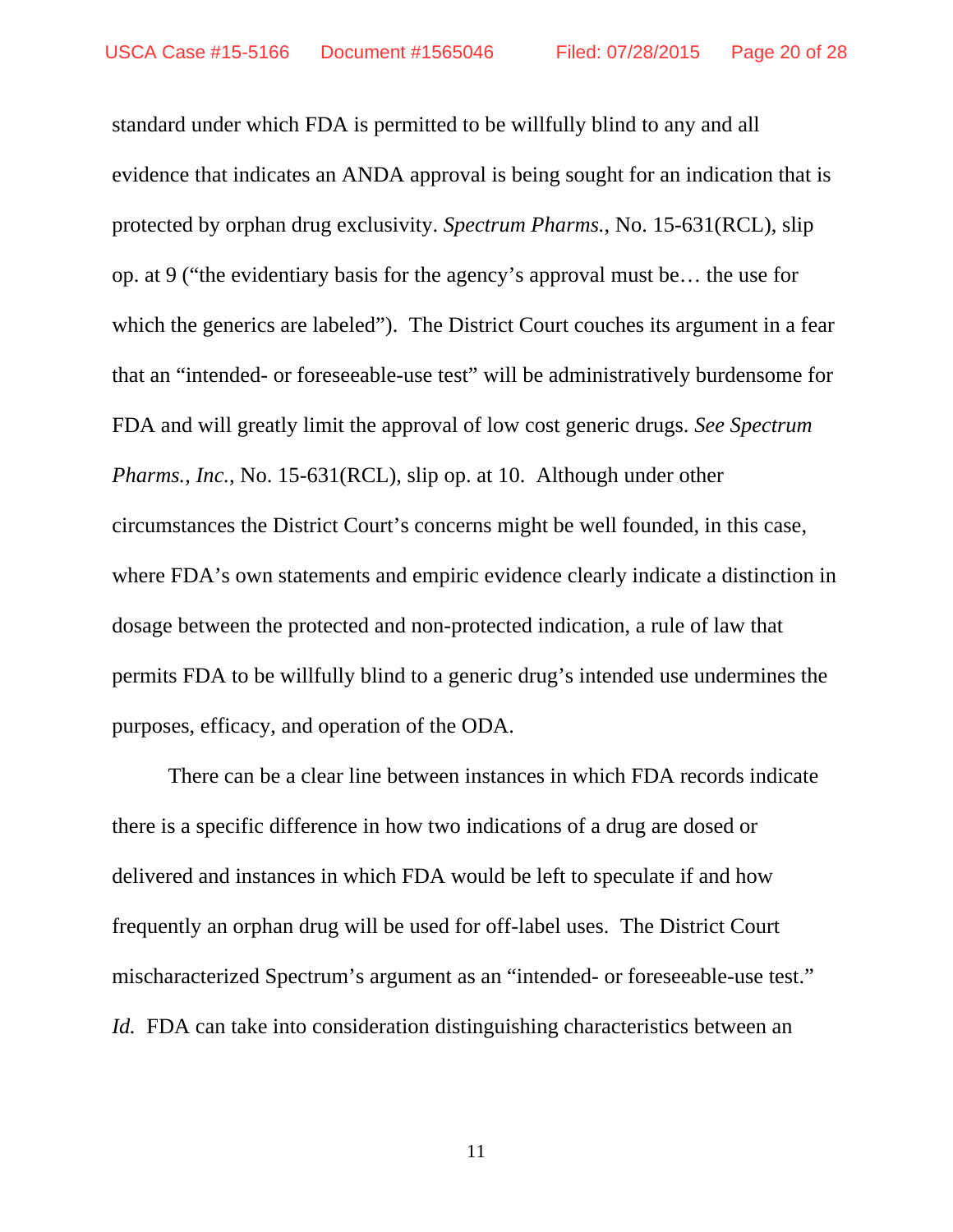orphan drug's exclusive indication and a non-exclusive indication without engaging in an inefficient and speculative analysis.

In the case at the bar, FDA has acknowledged that the higher strength formulation of FUSILEV was intended for the colorectal indication. *See* JA 65 (FDA statement that the methotrexate indications do "not require single-use vials larger than 50 mg."). The dosage for which Sandoz sought approval in the ANDA is far greater than what is needed for the methotrexate indications for which the generic was approved. *Id.* In this limited circumstance, when two indications have such distinct characteristics, FDA can consider these differences without having to "glean knowledge, intent, or even the relative strength of multiple simultaneouslyheld intents." *See Spectrum Pharmaceuticals,* No. 15-631(RCL), slip op. at 10.

The Fourth Circuit in *Sigma Tau Pharmaceuticals, Inc.,* 288 F.3d at 148, correctly points out that there is an inherent tension between the incentive-structure of the ODA and the goals of the Hatch-Waxman Amendments, which sought to increase the number of low cost generic drugs by establishing a simpler generic drug approval procedure. *See* Pub. L. No. 98-417, 98. NORD recognizes that permitting the approval of generic drug is an important yet competing policy goal. However, just as the Fourth Circuit criticized Sigma Tau for putting all of the weight on orphan drug development, so does the District Court put all of the weight on generic drug approval by permitting FDA to ignore the factual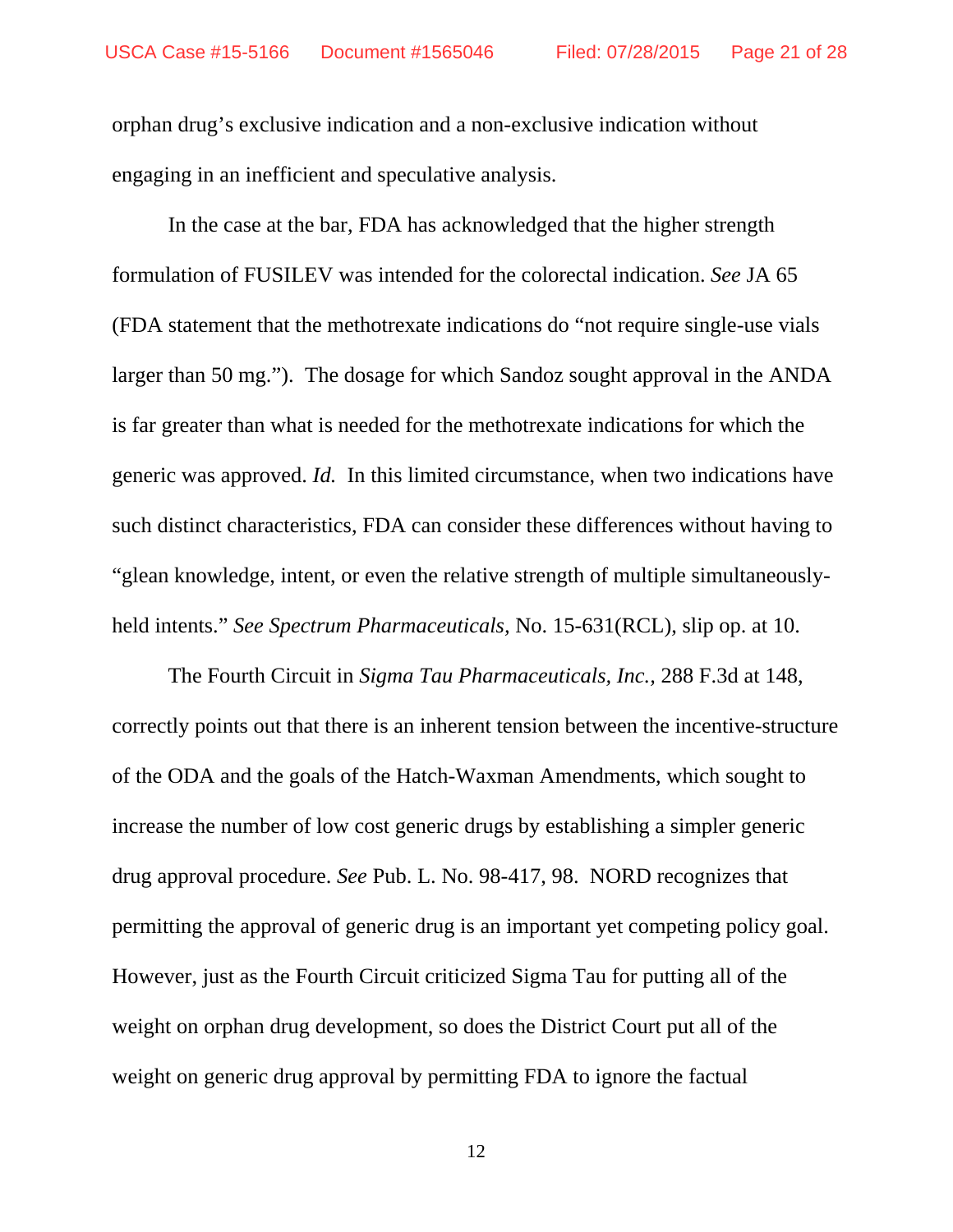distinctions between the colorectal and methotrexate indications. Unlike *Sigma Tau*, this case does not require FDA to review market data and evidence that cannot be effectively analyzed in the pre-approval context. *Sigma Tau*, 288 F.3d at 147. However, by permitting FDA to be willfully blind to a drug's intended use, the District Court gives no weight to the importance of orphan drug development.

In some circumstances, willful blindness may serve a necessary practical purpose —FDA cannot hope to ferret out intent of all sponsors in all situations. However, where FDA policy, information in its files, or decisions the agency has made, either confirm or imply intent to usurp an exclusive indication, then FDA should take it into consideration what they know. They should not be able to engage in willful blindness and ignore some distinguishing characteristics that separate the second indication from the first indication. In this case, an ANDA should be limited to the original "no longer protected" labeling and the physical characteristics of the original orphan product. Allowing marketing beyond that undercuts the ODA.

C. It is Implausible that Congress Intended to Broadly Undercut the Orphan Drug Act In Order to Facilitate Approval of Generic Drugs For Non-Orphan Protected Indications.

While the District Court is correct that the FDA may "properly grant ... approval" of a drug for an indication of use that is not protected by orphan drug exclusivity, it is mistaken that the FDA may limit its inquiry to "the use for which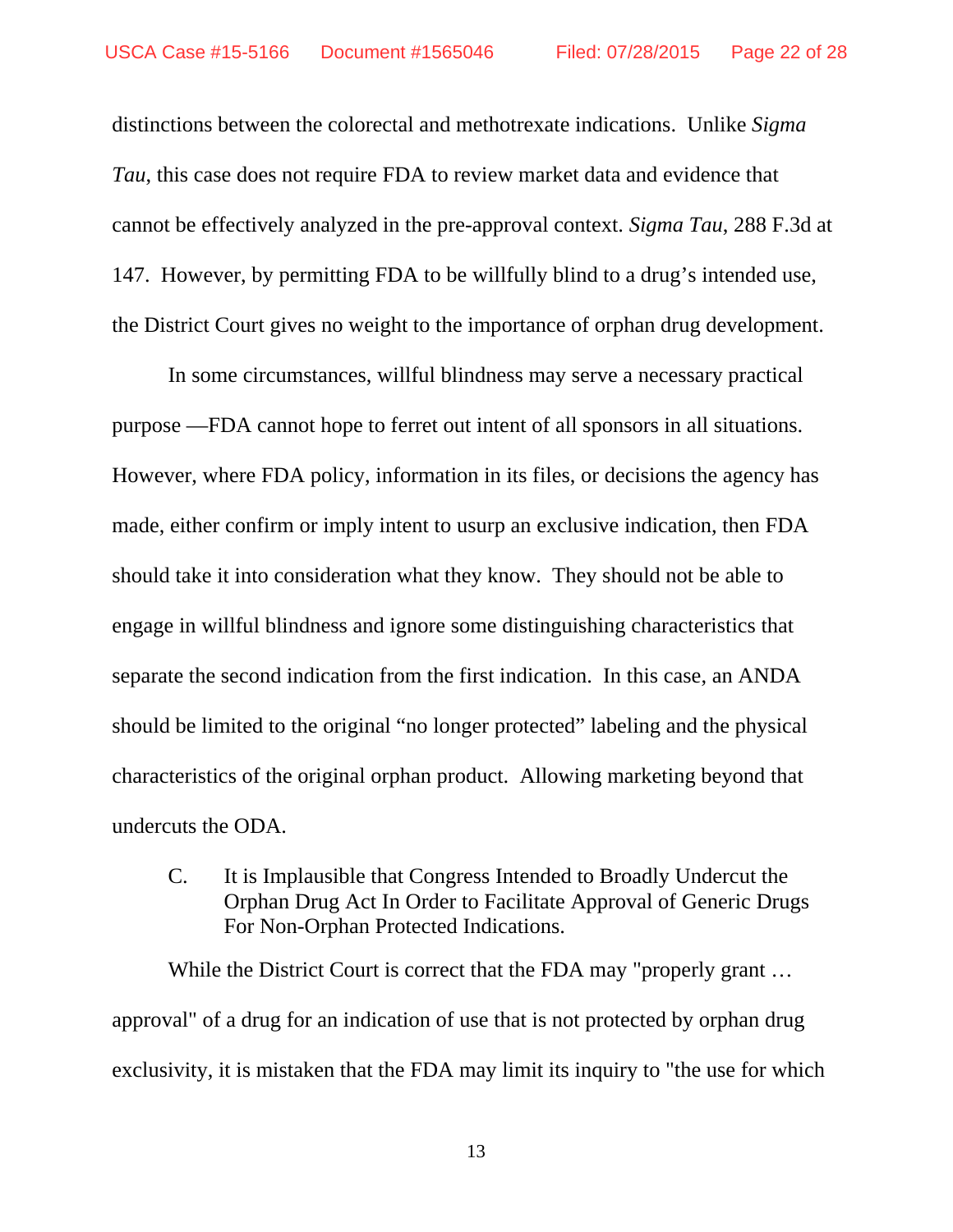the generics are labeled" without careful regard to how such uses, labeling, and other information submitted by the generic sponsor impinges and interrelates with drug uses protected under the Orphan Drug Act. *Spectrum Pharms.*, No. 15-631, slip op. at 9 *citing Sigma Tau*, 288 F.3d at 145.

Reading a statutory phrase "in its most natural sense…. may not be as clear as it appears when read out of context." *King v. Burwell*, 576 U.S. \_\_\_\_, slip. op. at 11 (U.S. Jun. 25, 2015). "The words of a statute must be read in their context and with a view to their place in the overall statutory scheme." *Id.* at \_\_\_\_\_ (slip. op. at 15) (internal citation omitted). "A provision that may seem ambiguous in isolation is often clarified by the remainder of the statutory scheme… because only one of the permissible meanings produces a substantive effect that is compatible with the rest of the law." *Id. quoting United Sav. Assn. of Tex. v. Timbers of Inwood Forest Associates, Ltd*., 484 U.S. 365, 371 (1988).

Labeling carve-outs for indications of use protected by orphan drug exclusivity are common, and allow generic drugs to reach market for other, unprotected indications of use. However, in the present case, the District Court erred because it disregards the necessity imposed by section 360cc(a) on the FDA to account fully for evidence, not of generic sponsor intent as characterized by the District Court but of the distinguishing characteristics of the protected and nonprotected indications of an orphan drug.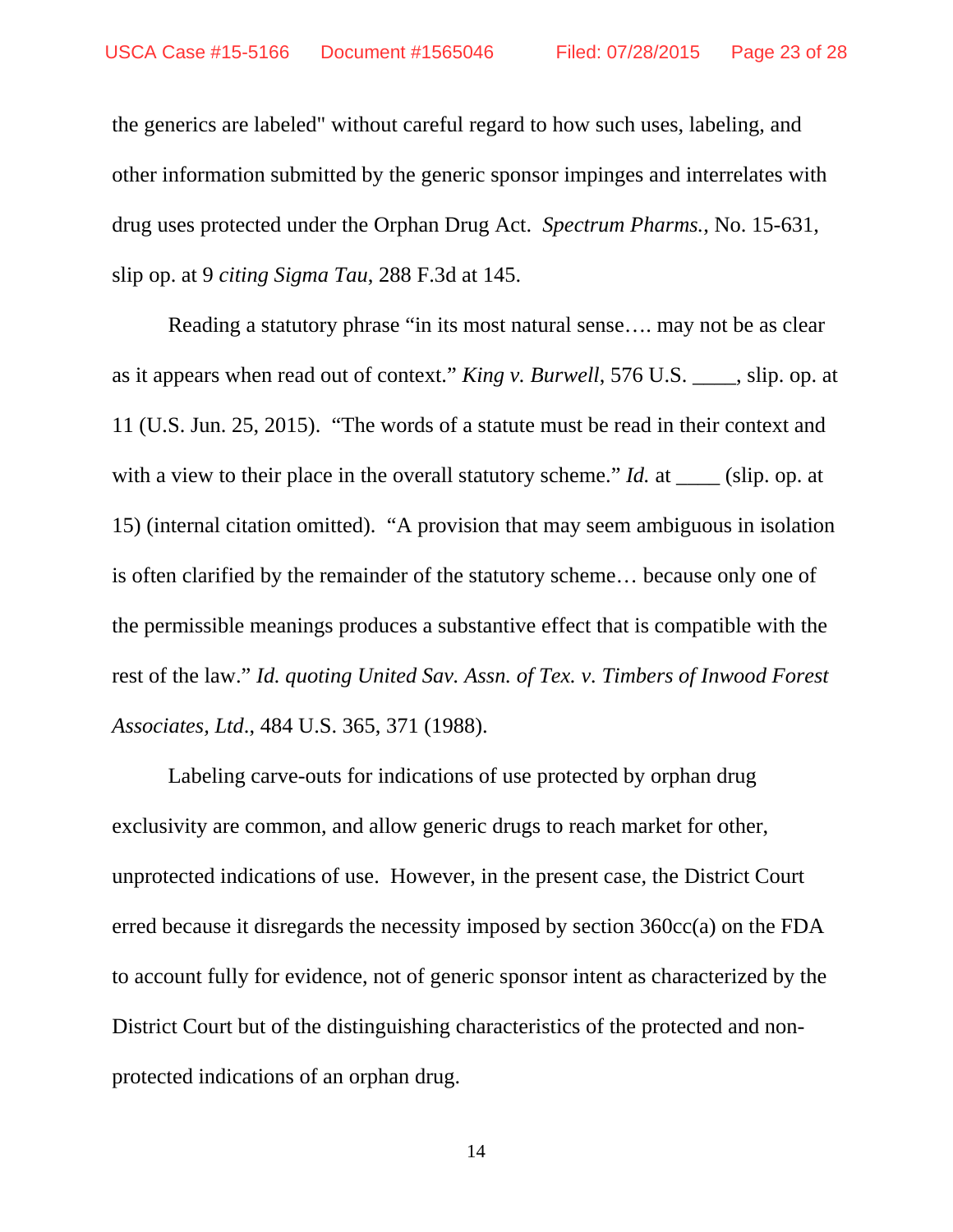To achieve this statutory result, FDA must act under section 360cc(a) to look beyond an ANDA's label in the limited circumstances when distinctions between a drug's exclusive and non-exclusive indications will result in a generic manufacturer circumventing the ODA's market exclusivity requirements. Any other reading of the statute would substantially dilute Congress's intended purpose to improve the ability of orphan drug manufacturers to recoup their investments after a drug had been approved. Its reading would create a statutory scheme in which Congress helped reduce a drug manufacturer's costs of development, but drastically limited the manufacturers ability to recoup any private investment that was made.

In contrast, the District Court permits FDA to ignore distinctions between an exclusive and non-exclusive use of an orphan drug, and in doing so, permits Sandoz to substantially dilute the value of Spectrum's market-exclusivity for FUSILEV's colorectal indication. The Court should reject this interpretation of the statute because it creates the exact problem the ODA was intended to address. *See New York State Dept. of Social Servs. v. Dublino*, 413 U.S. 405, 419-420 (1973) ("We cannot interpret federal statutes to negate their own stated purposes"). For FDA to ignore its own documents indicating the larger vials of FUSILEV were intended solely for the colorectal indication, which involves no speculation and is readily at FDA's disposal, only serves as a disincentive for a drug manufacturer to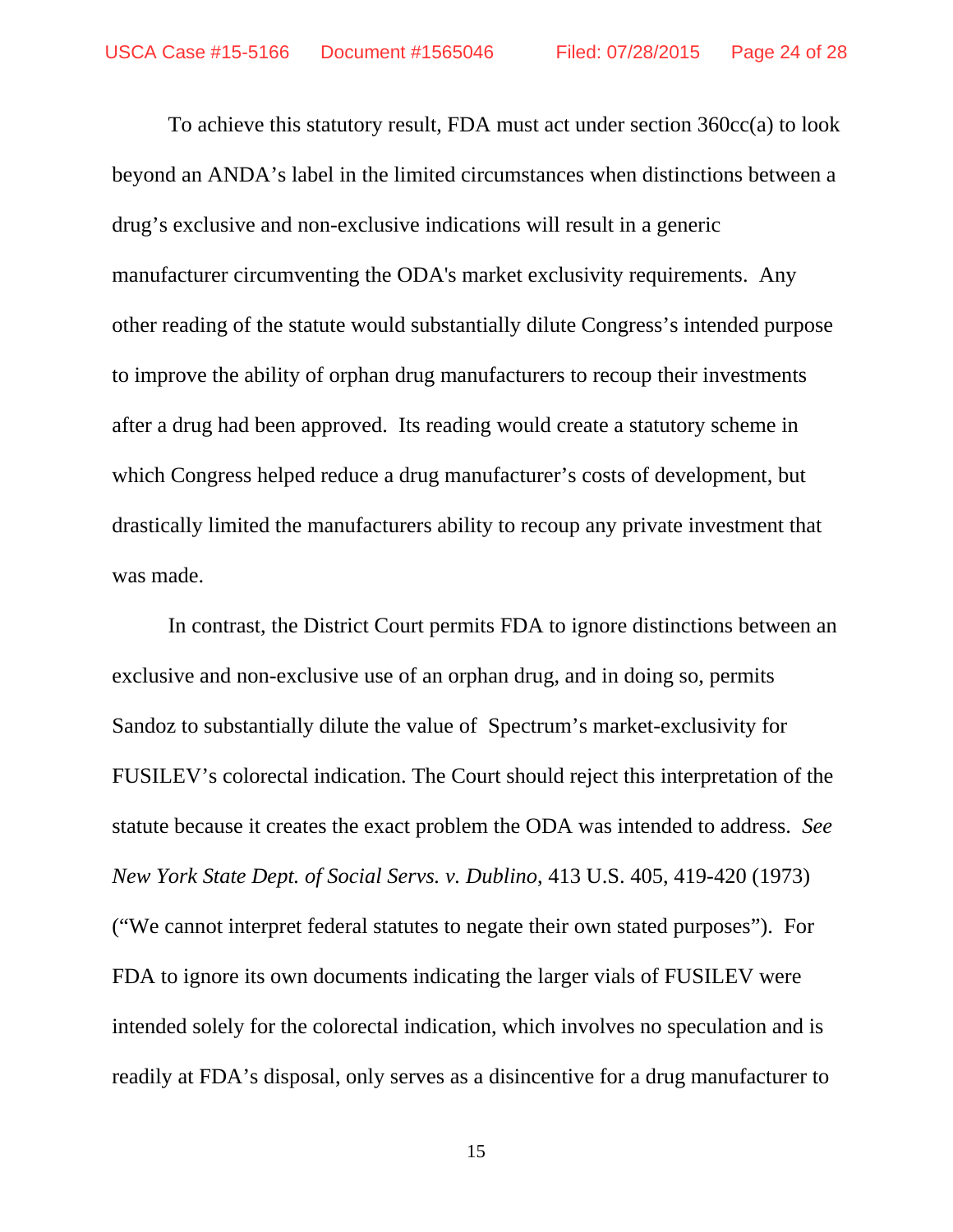research and seek regulatory approval for a new orphan indication of a drug. Congress was clear that the ODA was intended to spur innovation and decrease market barriers to the research and development of new therapies for rare disorders. *See* H.R. Rep. No. 97-840 at 5 ("The purpose of the Orphan Drug Act is to facilitate the development of drugs for rare diseases or conditions. The legislation accomplishes this goal by … offering exclusive marketing rights on unpatentable orphan drugs for a period of seven years.").

#### III. Appellees' Approach Would Diminish Incentives to Pursue Rare Disease Research and Develop Novel Orphan Drugs to Treat and Cure Rare Diseases.

Left uncorrected, the District Court will have created a damaging and novel discount factor in the fiscal decisions and planning of entrepreneurial scientists, startup companies, and venture capitalists, which is all critical to initiating and supporting programs of scientific discovery and clinical study of rare diseases. More broadly, the District Court effectively invites the global industry of generic competitors to exploit this detrimental decision and adopt new business and regulatory strategies to undercut the integrity of orphan drug exclusivities, once any protection of the first approved indications of such orphan drugs has lapsed.

 This would be especially threatening to development programs focused on identifying promising new rare disease uses of existing drugs. In addition to the repurposing of drugs originally approved for common diseases, FDA's regulations make clear, "A drug that shows promise in multiple, different rare diseases or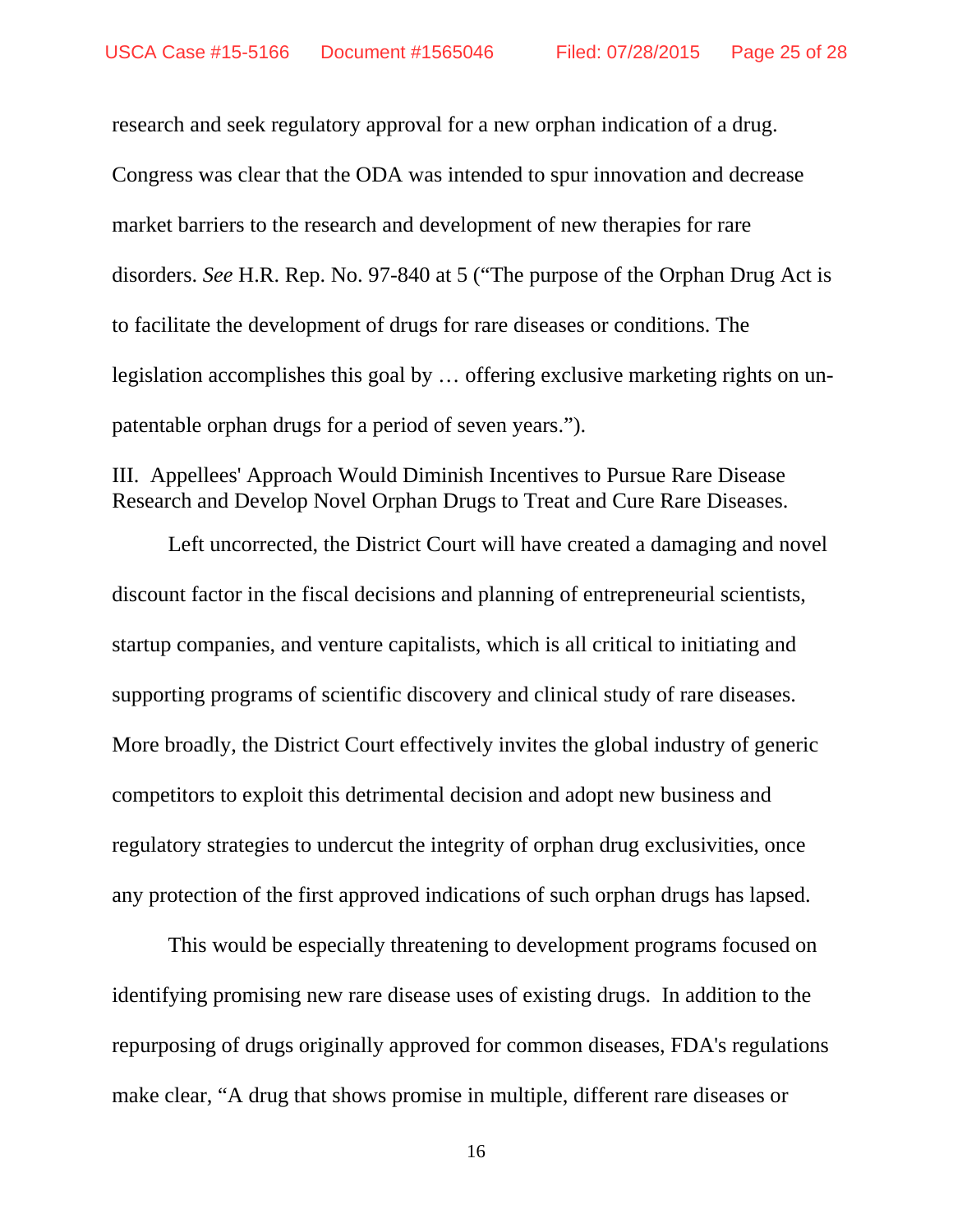$\overline{a}$ 

conditions may be eligible for multiple designations, one for each disease or condition." FDA Orphan Drug Rule, 78 Fed. Reg. 35117 (June 12, 2013). The case in hand would also undermine Federal interagency initiatives at FDA and the National Institutes of Health ("NIH") to encourage drug repurposing, which is playing an increasingly important role in the development of rare disease therapies. $4$ 

These are real, unnecessary, and legally unfounded risks to add to the already challenging environment in which scientists, physicians, and patients struggle daily to improve our scientific understanding of rare diseases, organize and finance clinical studies, and recruit volunteer patients to undergo the necessary experimentation to demonstrate the safety and effectiveness of new treatments or cures. The consequences for future orphan drug development could be substantial and hazardous, potentially jeopardizing support for fundamental scientific research into the basis and pathogenesis of rare diseases, the identification and preclinical testing of promising molecules as potential treatments or cures, and the

<sup>4</sup> *See e.g.* FDA Office Of Orphan Product Development, A Valuable Resource For Drug Developers: The Rare Disease Repurposing Database (RDRD) available at: http://www.fda.gov/ForIndustry/DevelopingProductsforRareDiseasesConditions/H owtoapplyforOrphanProductDesignation/ucm216147.htm; NIH Nat'l Ctr. For Advancing Translational Sciences, Discovering New Therapeutic Uses For Existing Molecules, available at: http://www.ncats.nih.gov/ntu.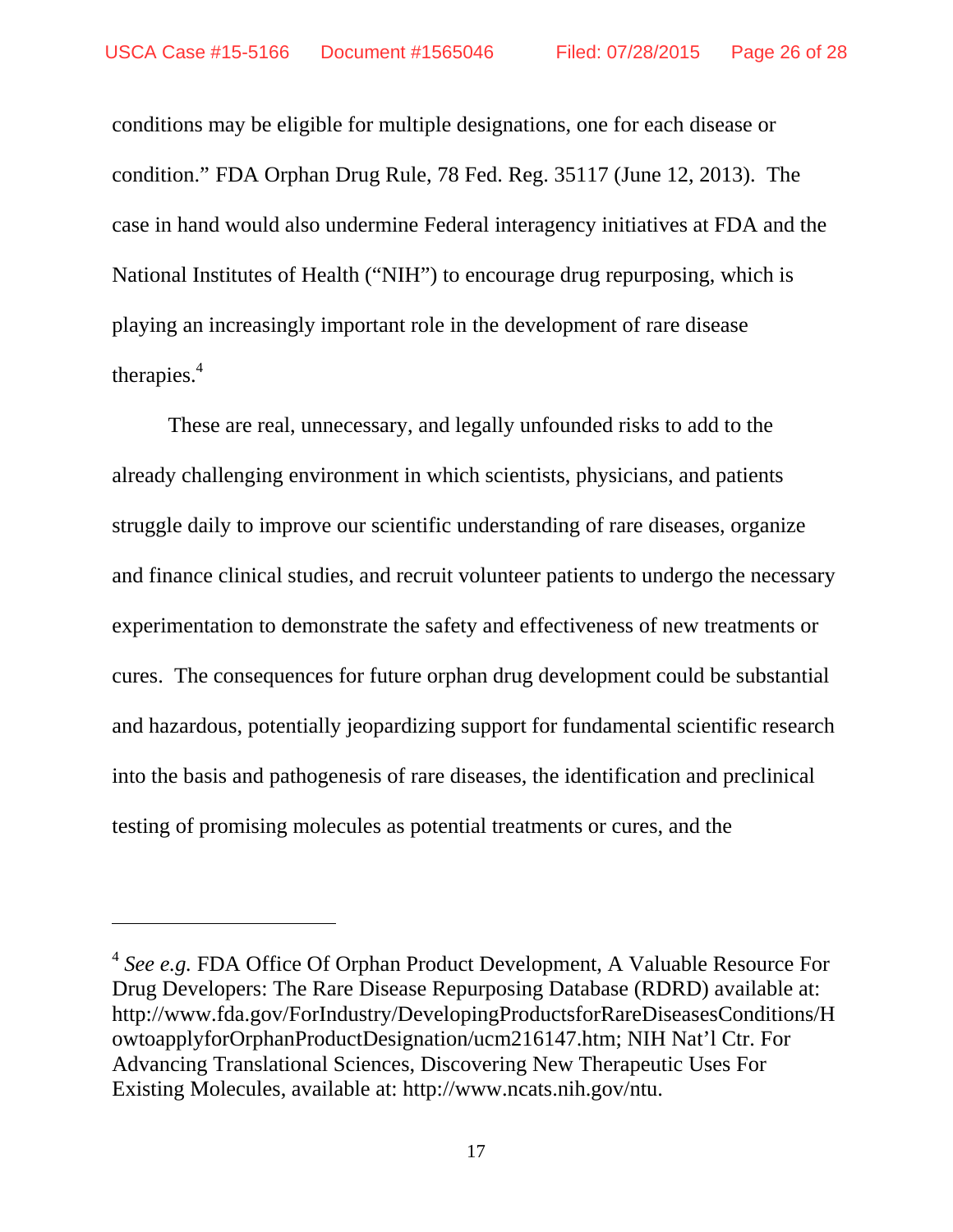organization and funding of expensive and arduous clinical trials in sometimes extraordinarily small patient populations worldwide.

#### **CONCLUSION**

FDA's decision to approve Sandoz's generic version of FUSILEV in a dosage that was clearly intended for use to treat an orphan indication that is protected by an exclusivity period is in contradiction to the ODA and would have the effect of reducing the incentives to invest in orphan drugs. For the foregoing reasons, *amicus* NORD respectfully request that the Court reverse.

Respectfully submitted,

# NATIONAL ORGANIZATION FOR RARE DISORDERS

 By its attorney, /s/ *Jonathan M. Ettinger\_\_\_\_*  Jonathan M. Ettinger (No. 50442) *Counsel for Record* Paul T. Kim\* Andrew M. London\*\* Foley Hoag LLP Date: July 28, 2015 155 Seaport Boulevard Boston, MA 02210 Telephone: 617-832-1000 Email: jettinger@foleyhoag.com

> *\** Admitted in the District of Columbia and Maryland \*\*Admitted in Massachusetts